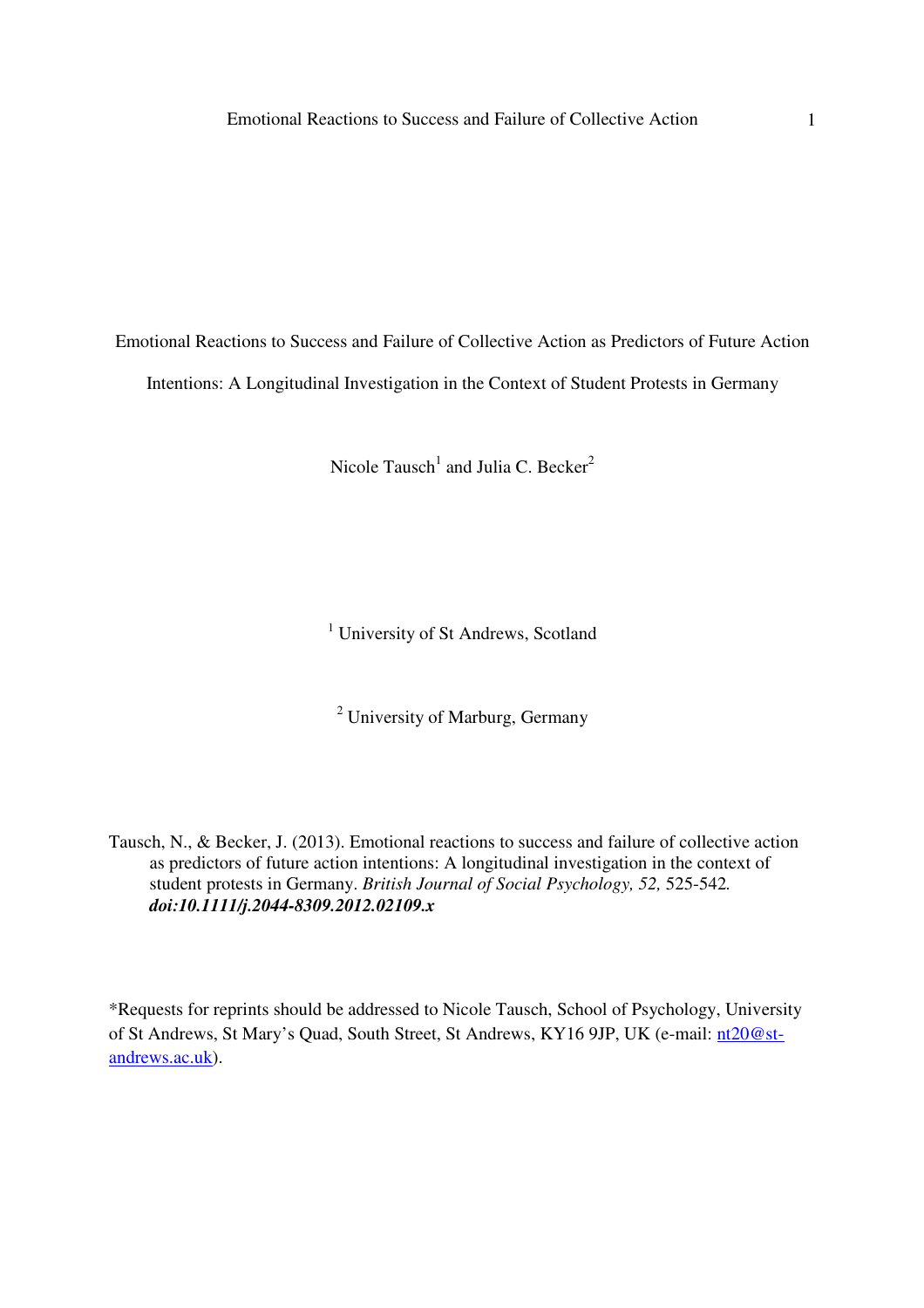#### Abstract

This research examined how emotional responses to success and failure of collective action relate to willingness to engage in collective action in the future. It was hypothesized that both pride (in relation to a success) and anger (in response to failure) would motivate future collective action. Findings are reported from a two-wave longitudinal study  $(N = 98)$  in the context of student protests against tuition fees in Germany, which was conducted before and after collective action had resulted in both a success and a failure. While anger positively predicted action intentions, over and above baseline action intentions, pride exerted a significant indirect effect on action intentions via increased efficacy perceptions, over and above baseline efficacy and action intentions. Politicized identification positively predicted the intensity of both pride and anger and baseline group efficacy positively predicted the intensity of anger. The theoretical and practical implications of these findings are discussed.

KEYWORDS: collective action; pride; anger; group efficacy; politicized identity.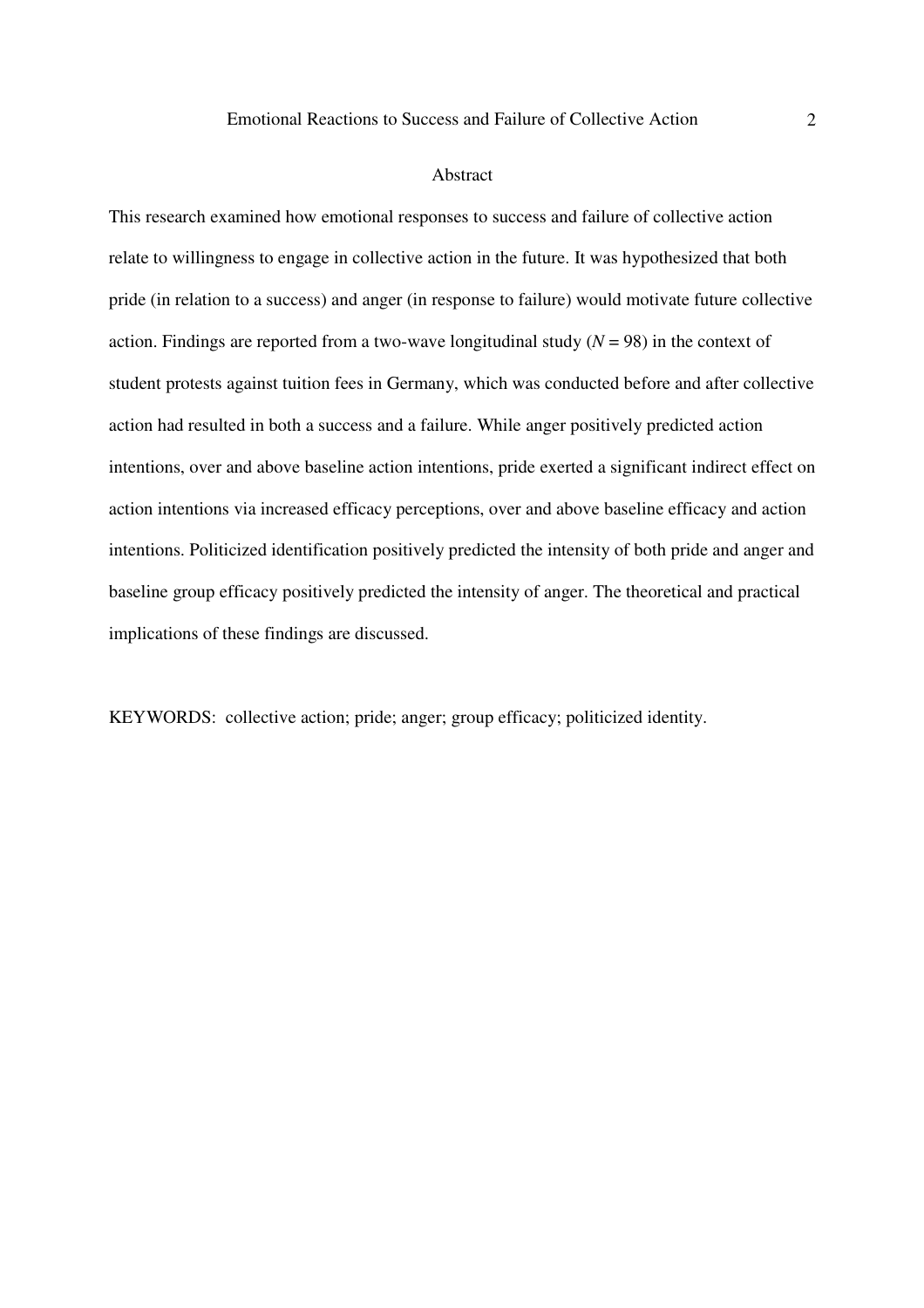The popular uprisings against oppressive regimes across the Arab world and the recent protests against austerity measures in many European countries are striking examples of people engaging in collective action. One of the defining features of collective action is that it is goal-oriented. According to a widely-used definition, people engage in collective action any time they are acting as representatives of their group and the action is directed at improving the conditions of the entire group (Wright, Taylor & Moghaddam, 1990). Such action is often aimed at challenging group disadvantage, or at ending or preventing an injustice. Like any goal-oriented behaviour, collective action involves effort and short-term costs, and is accompanied by successes, setbacks, and failures, all of which are likely to affect perseverance and continued engagement. Illuminating the social-psychological consequences of success and failure of collective action, and the implications of these for future engagement, is therefore of great interest to both theoreticians and practitioners (see Louis, 2009).

Although there is a vast literature on the structural and psychological factors that mobilize collective action (for reviews see Klandermans, 1997; Wright, 2010; Van Zomeren, Postmes, & Spears, 2008), little is yet known about how psychological reactions to the outcomes of collective action shape motivations to engage in such action in the future. In the present article we argue that emotional responses to success or failure are likely to play a vital role in driving future engagement. Specifically, we take a first step towards integrating research on collective action with the study of the motivational role of achievement emotions (e.g., Pekrun & Stephens, 2010; Weiner, 1985), which has thus far been confined primarily to educational and sports settings. We focus on two outcome-related emotions which seem particularly relevant in motivating future engagement: *pride* (about a success of collective action) and *anger* (in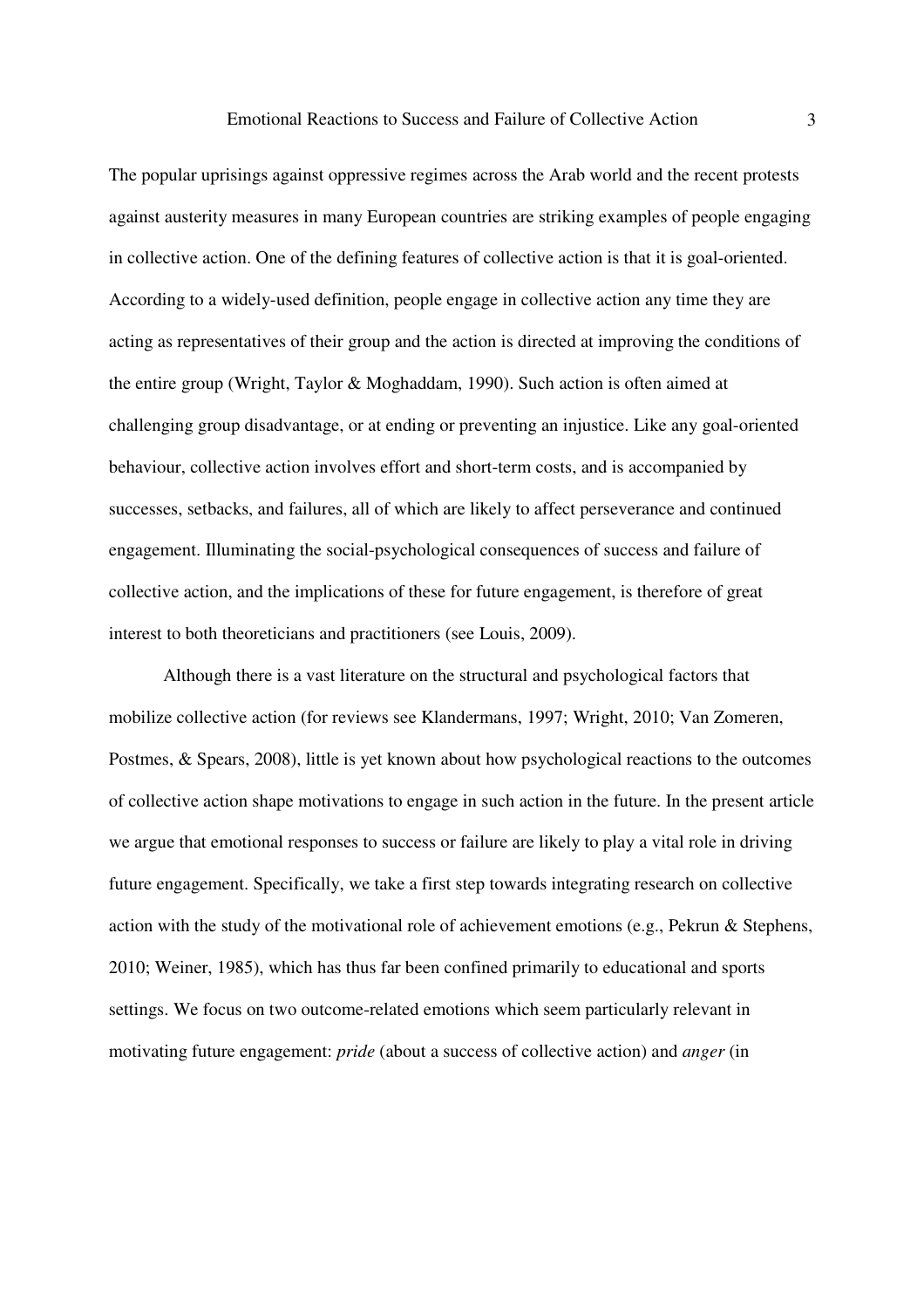response to a failure). Before describing the research context and outlining our hypotheses, we briefly review the literatures on collective action and achievement emotions.

The Roles of Emotion, Efficacy, and Identity in Collective Action

Why do people engage in collective action? This question has been studied from different theoretical perspectives. Relative Deprivation Theory (RDT; Guimond & Dube-Simard, 1983; Runciman, 1966; Walker & Smith, 2002) for example posits that people engage in collective action as a result of viewing their group as relatively deprived in comparison with a reference group. Work on RDT further stresses that *feelings* of deprivation, such as anger, resentment, and outrage are particularly important in driving action (see Walker & Smith, 2002). This focus on emotion is in line with research on Intergroup Emotion Theory (IET; Mackie, Devos & Smith, 2000; Smith, 1993), which proposes that, in situations where individuals categorize as members of a social group, group-related events become self-relevant and arouse specific emotions together with their associated action tendencies (see also Gordijn, Wigboldus, & Yzerbyt, 2001). Thus, the appraisal that the ingroup has been treated unfairly arouses (group-based) anger and evokes action tendencies to move against the offender (Mackie et al., 2000; Pennekamp, Doosje, Zebel, & Fischer, 2007; van Zomeren et al., 2004).

A second line of research has focused more on pragmatic concerns and has highlighted the importance of the perceived efficacy of collective action (e.g., Gamson, 1992; Klandermans, 1997; McCarthy & Zald, 1977; Martin, Brickman, & Murray, 1984). This idea is related to the notion of stability in Social Identity Theory (SIT; Tajfel & Turner, 1979), which posits that collective action is most likely to occur when the group hierarchy is viewed as unstable. Much research on collective action has emphasized more proximal, psychological factors such as agency (Gamson, 1974, 1992) or collective efficacy (Bandura, 2000), which correspond to the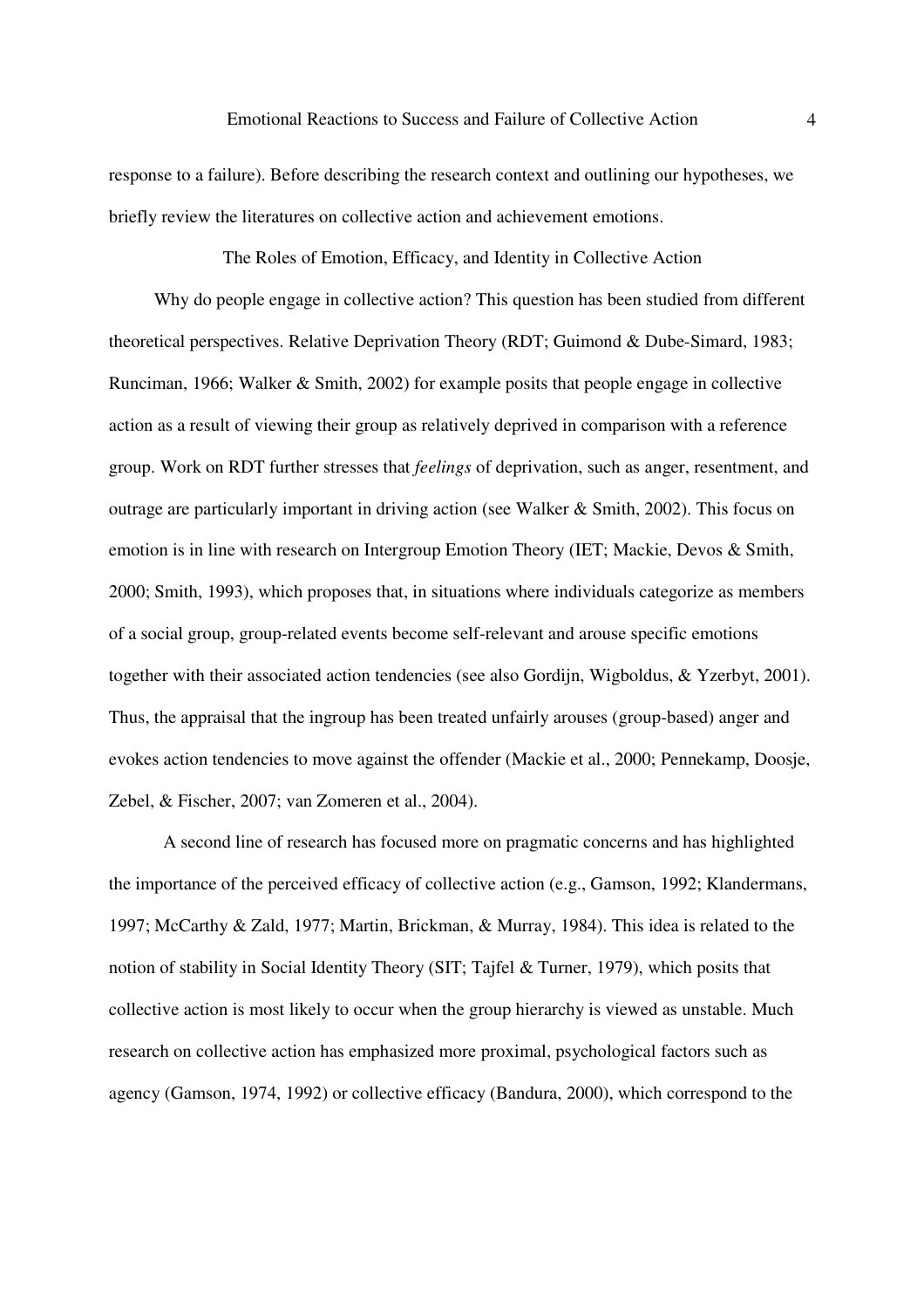extent to which the ingroup is perceived as being capable of bringing about the desired change. Consistent with this general approach, there is extensive evidence that the subjective experience of group efficacy predicts collective action intentions (e.g., Mummendey et al., 1999; Van Zomeren et al., 2004).

A third theoretical approach has focused on the importance of social identity in mobilizing action (e.g., Drury & Reicher, 2000; Reicher, 1996; Simon & Klandermans, 2001; Stürmer & Simon, 2004a,b; Tajfel & Turner, 1979). This line of work has emphasized the importance of identifying with a politicized group or social movement (Simon & Klandermans, 2001). A politicized identity is accompanied by an internalization of the goals and norms of the social movement, connects people with the plight of the disadvantaged group, and creates an inner obligation to act on its behalf (Simon & Klandermans, 2001; Stürmer & Simon, 2004b). Supporting this view, research has demonstrated that identification with a social movement (e.g., 'feminists', 'protest movement against tuition fees') is a more important predictor of engagement in collective action than identification with the disadvantaged group more generally (e.g., 'women', 'students'; Stürmer & Simon, 2004a).

Rather than viewing emotion, efficacy and identity as competing explanations of collective action, recent work has combined these factors in integrative models. For example, van Zomeren et al. (2004) demonstrated that emotion and efficacy perceptions are two distinct but complementary routes to collective action. In a further extension of this dual pathway model which incorporates the three social-psychological perspectives on collective action, van Zomeren et al. (2008) provided meta-analytic evidence that all three predictors had causal effects on collective action, and that identity can also be conceived of as a more distal predictor which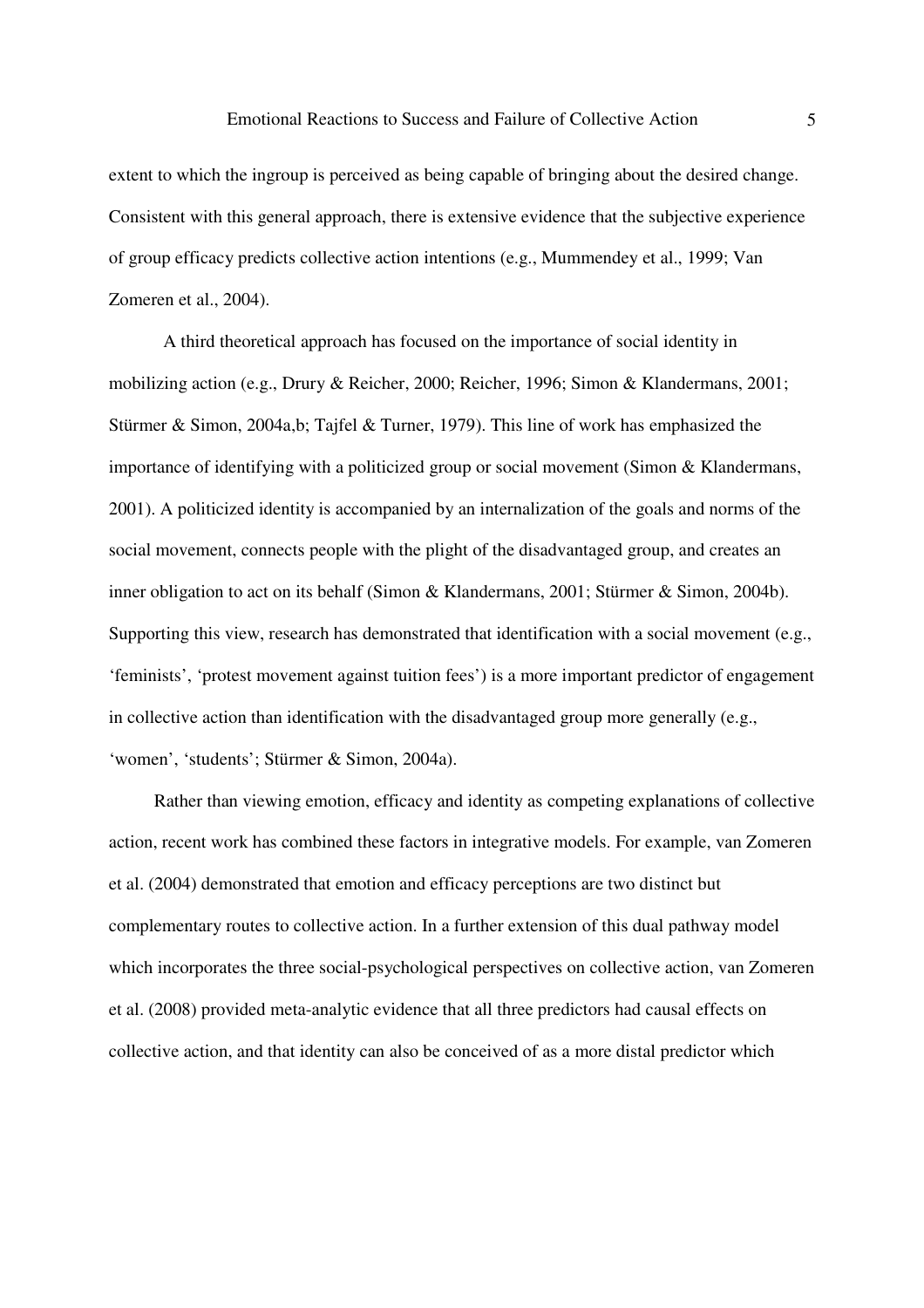"bridges" the emotional and efficacy explanations of collective action, by both empowering individuals and amplifying injustice perceptions and group-based emotions.

Although there is now substantive evidence for anger, efficacy, and identity as predictors of collective action, it is still not clear what role situational factors such as success or failure of collective action play in motivating future engagement. We believe that achievement emotions are particularly relevant in this respect.

### Achievement Emotions as Motivators for Future Action

Emotions play an essential role in initiating and guiding goal-directed behaviour (Frijda, Kuipers, & ter Schure, 1989; Williams & DeSteno, 2008). Achievement emotions include any emotions that are either directly tied to achievement-related activities (e.g., the enjoyment during an activity) or to achievement-related outcomes (e.g., the pride and hope resulting from success, the shame and frustration resulting from failure; see Pekrun & Stephens, 2010). Specific achievement emotions are tied to specific situational and individual antecedents. For example, Weiner (1985) proposed that appraisals of the causal factors underlying success and failure, such as locus of success or failure (internal vs. external), controllability, and stability are central in determining the specific emotional experience (e.g., anger, hopelessness, pride, shame). There are also a number of individual-level variables that determine the intensity of achievement emotions, such as the subjective importance of an achievement (see Pekrun & Stephens, 2010) or the extent to which an individual is invested in a domain (Britt et al., 2010).

The importance of examining achievement emotions lies in their role in shaping future behaviour. For example, shame in response to failure is likely to result in withdrawal, while guilt is likely to increase effort in the future (Weiner, 1985). Moreover, while hope, pride, or joy following a success are likely to have positive motivational effects, deactivating emotions like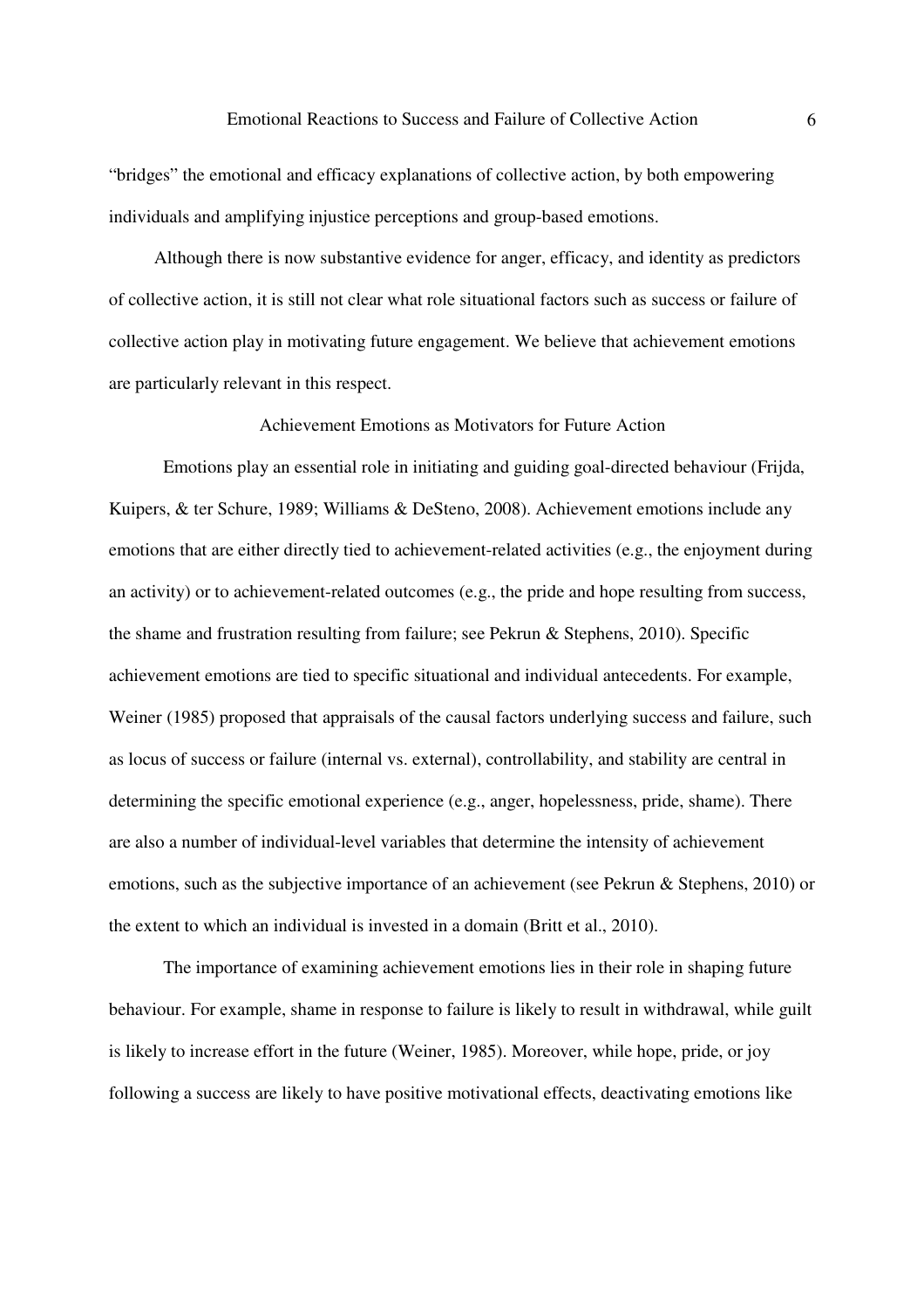relief may be demotivating (Pekrun & Stephens, 2010). Although there are a range of emotional reactions to performance outcomes that have implications for future behaviour, the present research focused on two emotions that seem particularly relevant in the context of collective action; anger, which has been shown to be a particularly potent predictor of collective action (Leach, Iyer, & Pedersen, 2006) and pride, which has been proposed a potentially important motivator of collective action (Thomas, McGarty, & Mavor, 2009a; van Zomeren et al., 2008), but has not yet been investigated.

### *Pride*

Pride is a positive, activating (cf. Feldman Barrett & Russell, 1998) emotion that is experienced in response to achievements which can be attributed to the self (i.e., to one's own abilities or efforts; Pekrun & Stephens, 2010; Weiner, 1985). Williams and DeSteno (2008) proposed that pride is particularly capable of motivating engagement in difficult tasks. They suggested that, when feeling proud about an accomplishment, individuals are likely to feel an incentive to pursue further action in that domain, despite difficulties and short-term costs. In an experimental test of this idea, Williams and de Steno (2008) demonstrated that pride experienced in response to an accomplishment does indeed predict perseverance on a difficult subsequent task.

Although collective action research has traditionally focused on negatively valenced emotions such as anger or frustration, a number of scholars have suggested that positive emotions also play a role (see Drury & Reicher, 2005; Thomas et al., 2009b; van Zomeren et al., 2008). The experience of positive emotions as a consequence of success has, however, thus far been examined only in an ethnographic study by Drury and Reicher (2005), who compared two collective events, one of which succeeded while the other one failed. Their qualitative analysis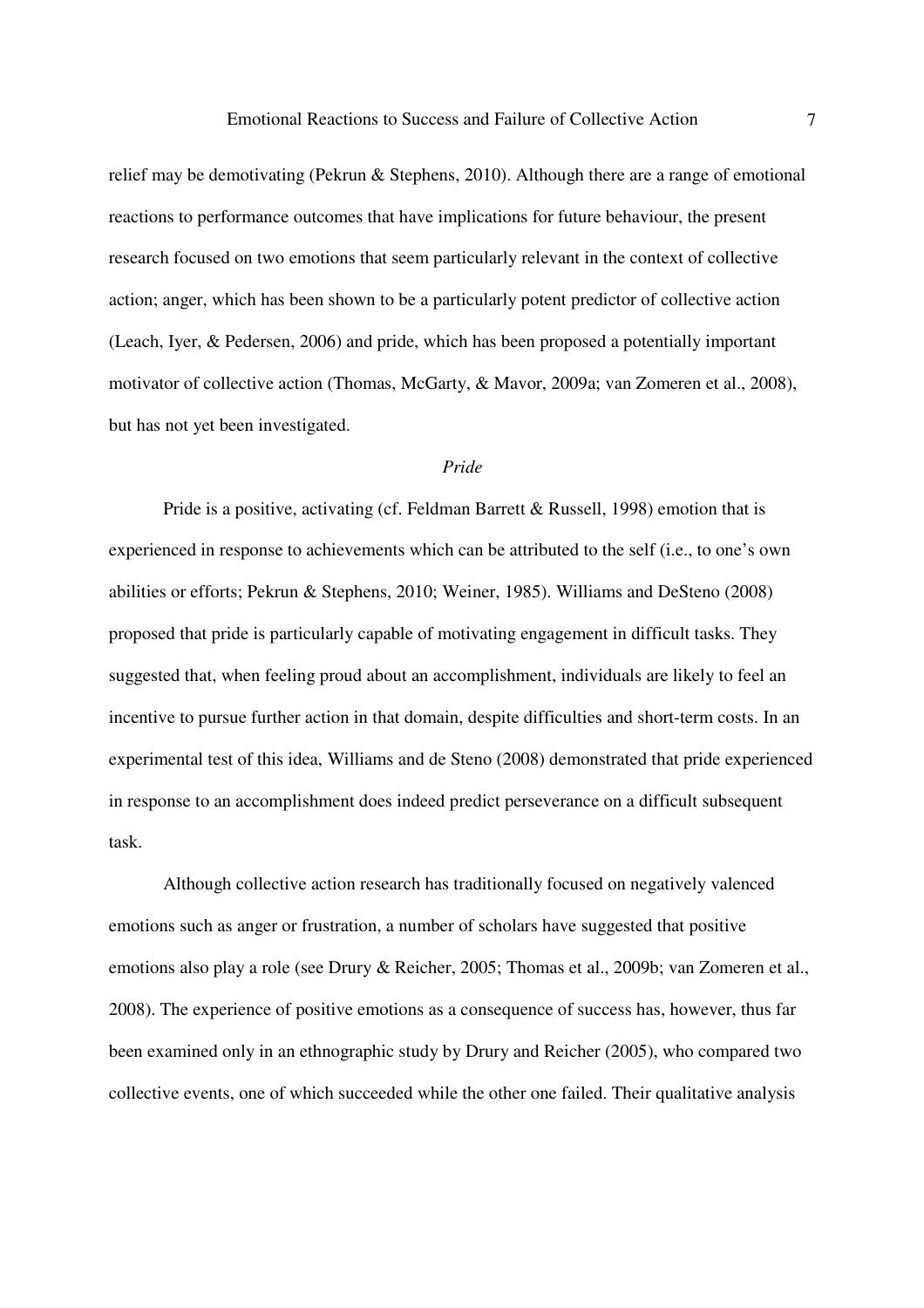suggests that success is accompanied by positive emotions such as exhilaration and joy, is immediately empowering, and motivates future action (whereas the experience of failure is accompanied by negative emotions and needs to be cognitive reappraised and construed as a victory to be empowering). But the question of whether pride increases willingness in collective action has not yet been systematically investigated. We propose that the motivating qualities of pride make it a primary candidate to explain sustained collective action and predict that pride in relation to a success of collective action would overall be positively predictive of willingness to engage in such action.

We further consider the question of *how* pride affects future action intentions. Work on achievement emotions in the academic domain suggests that activating positive emotions such as pride are beneficial for students' academic agency (Pekrun, Goetz, Titz, & Perry, 2002). As the experience of efficacy is a proximal predictor of collective action (e.g., van Zomeren et al., 2004, 2008), one might therefore expect that pride exerts its effect on action by increasing efficacy (i.e., indirectly). This is intuitive as emotions are likely to occur immediately after a success and are then cognitively evaluated, resulting in the expectation that one (or one's group) is likely to succeed again in the future. This, in turn, motivates future participation. This reasoning is also consistent with Drury and Reicher's (2005) observations, who emphasize the centrality of emotion in (dis-)empowerment. Thus, pride as a consequence of successful action is likely to serve as a distal predictor of future engagement, by influencing the cognitive construal of the events and appraisals of the efficacy one's group.

Williams and DeSteno (2008) however suggest an alternative relation between pride and efficacy. Although they recognize that these constructs are closely related, they propose that, while efficacy is a cognitive appraisal of ability, pride adds an emotional component that drives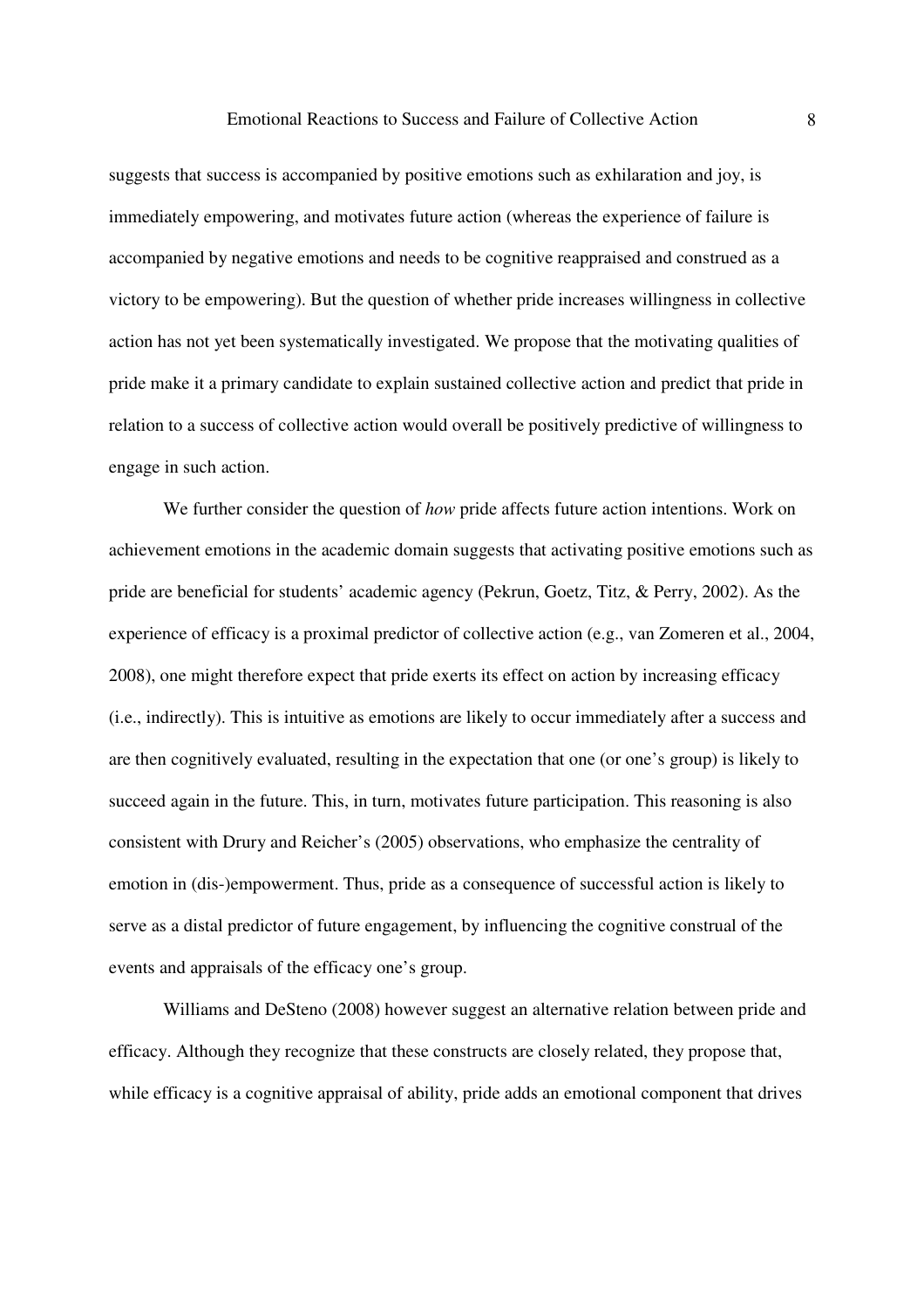motivation and should be proximally predictive of behaviour. Thus, one might expect that pride mediates the relation between efficacy and action intentions, or that pride and efficacy exert independent effects on action intentions. We examine these alternative possibilities.

## *Anger*

Like pride, anger is an activating outcome-related emotion in the context of goal achievement (Pekrun & Stephens, 2010; Weiner, 1985). It is a negative emotion in response to the nonattainment of a subjectively important goal. Importantly, anger occurs when the nonattainment of a goal is attributed to factors controllable by *others*, in particular when the barrier imposed by others is arbitrary and perceived as unjustified (Weiner, 1985). The literature on achievement emotions says little about the behavioural implications of anger in response to failure, and Pekrun and Stephens (2010) suggest that the relations between achievement-related anger and behaviour are likely to be complex. Based on appraisal theories of emotion (e.g., Frijda et al., 1989) one might expect, however, that anger in response to failure evokes action tendencies to move against the offender (the agent viewed as responsible for the failure). As anger is also a well-established as a proximal predictor of collective action tendencies (e.g., van Zomeren et al., 2004, 2008), we would expect anger in response to failure to be directly and positively related to willingness to engage in collective action in the future.

Although our conceptual framework applies to all members of a disadvantaged group (i.e., all group members who could become part of the mobilization potential, see Klandermans, 1997) who learn about the outcomes of the collective efforts, we would not expect each group member to react with the same emotional intensity to the success or failure of action. It is therefore important to consider predictors of anger and pride in response to (non-)attainment of collective goals. As mentioned above, individual differences in the subjective importance of a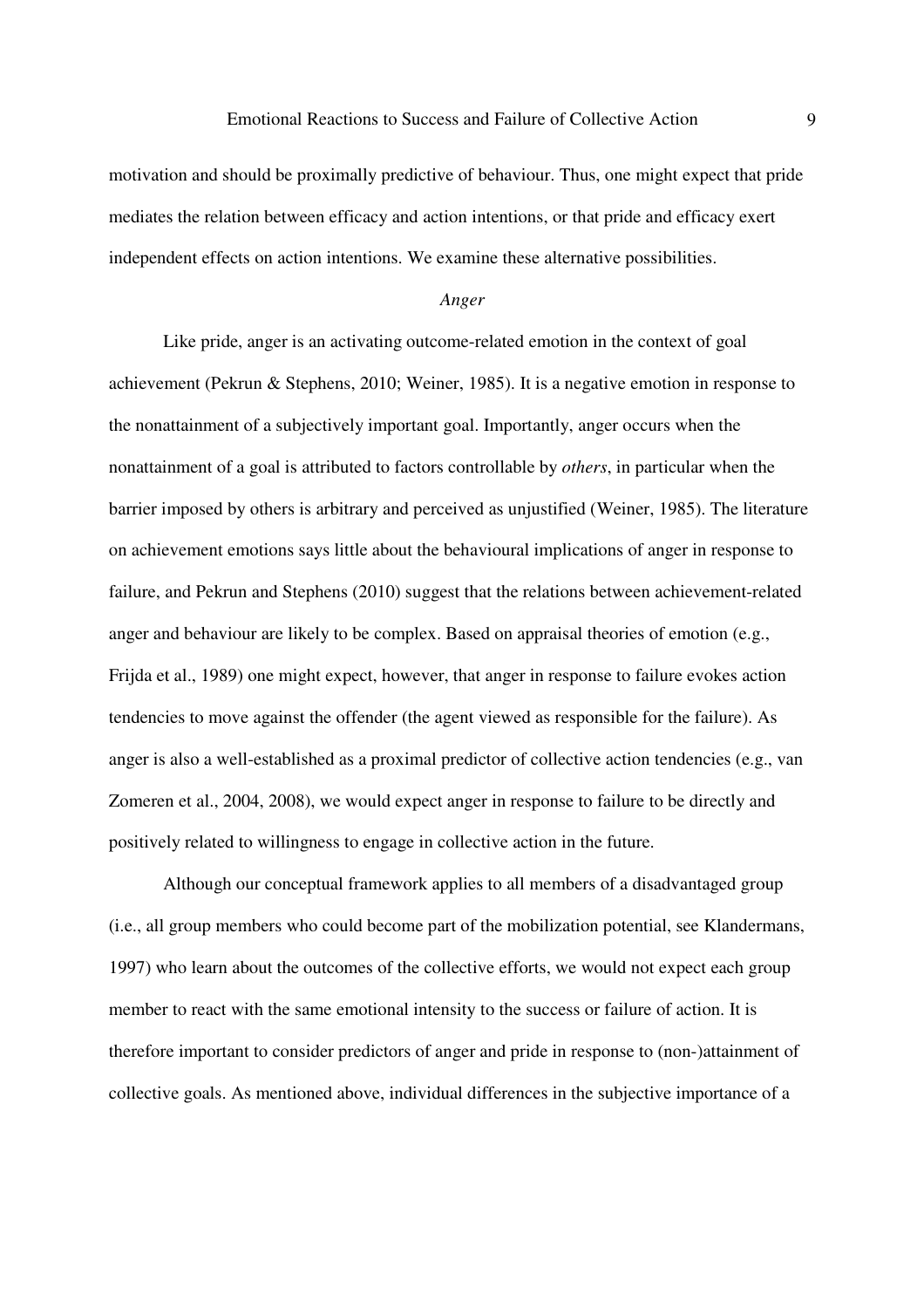goal can magnify emotional reactions to performance outcomes (Britt et al., 2010; Pekrun & Stephens, 2010). We suggest that, when we transfer achievement emotions to the level of groups and collective behaviour, individual differences in social identification are highly relevant. How successes of a group one identifies with affect pride was demonstrated in the studies on the phenomenon of "basking in reflected glory" (Cialdini et al., 1976). Moreover, the positive link between identification and emotional experience has been established empirically by work on IET (Smith, Seger, & Mackie, 2007). Thus, we expect identification, specifically politicized identification (Simon & Klandermans, 2001), to predict achievement emotions, such that those who identify more strongly with the movement engaged in collective action are more likely to experience pride and anger in response to its successes and failures, respectively.

Furthermore, we examined one additional prediction following from IET (Smith, 1993) and appraisal theories of emotion (Frijda et al., 1989) which relates to the experience of anger. These theoretical accounts suggest that the strength or resources the self (or ingroup) has relative to an offender is a key factor in whether anger (as opposed to fear) occurs. Consistent with this proposition, work on IET has demonstrated that collective support is positively related to anger (Mackie et al., 2000; see also Van Stekelenburg, Klandermans & van Dijk, 2011). Thus, we might expect a positive relation between group efficacy and anger. Efficacy and emotions are, however, conceptualized as separate pathways to action in van Zomeren et al.'s (2004) dual pathway model, suggesting that they may be unrelated. We examine this alternative hypothesis as well.

## The Present Research

Our study was conducted in Hessen, Germany, where the conservative CDU government introduced tuition fees in October 2006. This resulted in a wave of protests and the formation of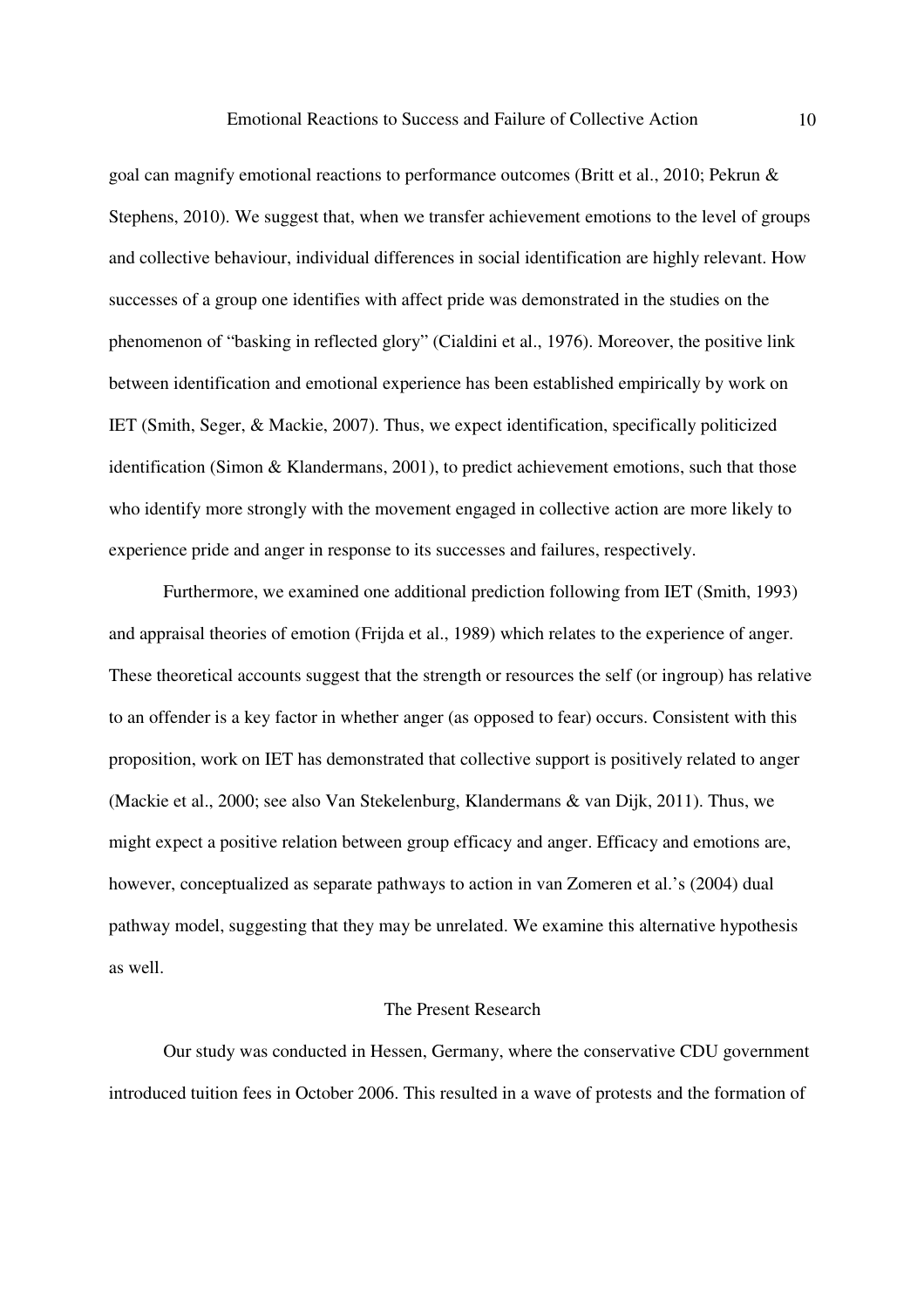a "protest movement against the introduction of tuition fees". The protest movement organized a number of actions aimed at abolishing the fees, including demonstrations, discussion groups, and a boycott of fees (see Schmiedekampf, 2007). It also set up a petition calling for a law suit to determine whether or not tuition fees were lawful in Hessen, which was signed by 78,721 people. The law suit was brought to the federal court in September of 2007.

This study was a 2-wave longitudinal study of students in Hessen conducted in early January (T1) and early July (T2) of 2008. In January, the law suit was still underway and the future of tuition fees in Hessen therefore uncertain. Respondents completed a questionnaire that, among a number of other variables (see Becker, Tausch, Spears, & Christ, 2011; Tausch, Becker, Spears et al., 2011), assessed their identification with the protest movement, the perceived efficacy of students in abolishing tuition fees, as well as their own willingness to engage in a number of actions against tuition fees. In the period between our first and second assessment, two events occurred: First, there was a change in government in late January, when the centreleft SPD party gained power in Hessen. In keeping with their election promise, the SPD-led government abolished tuition fees in early June of 2008. This was a clear success of the protest movement and was widely celebrated as such (e.g., see Frankfurter Rundschau, 2008; Studis Online, 2008). However, this success was closely followed by what can be conceived of as a failure of collective action. In mid-June of 2008, the outcome of the lawsuit against the constitutionality of tuition fees, which deemed tuition fees constitutional, was announced. Thus, the campaign of the protest movement to declare tuition fees unconstitutional was unsuccessful and a reintroduction of the fees in the future was therefore possible.

These events created a unique situation where collective action resulted in both a success (the abolishment of fees) and a failure (the rejection of the complaint). It allowed us to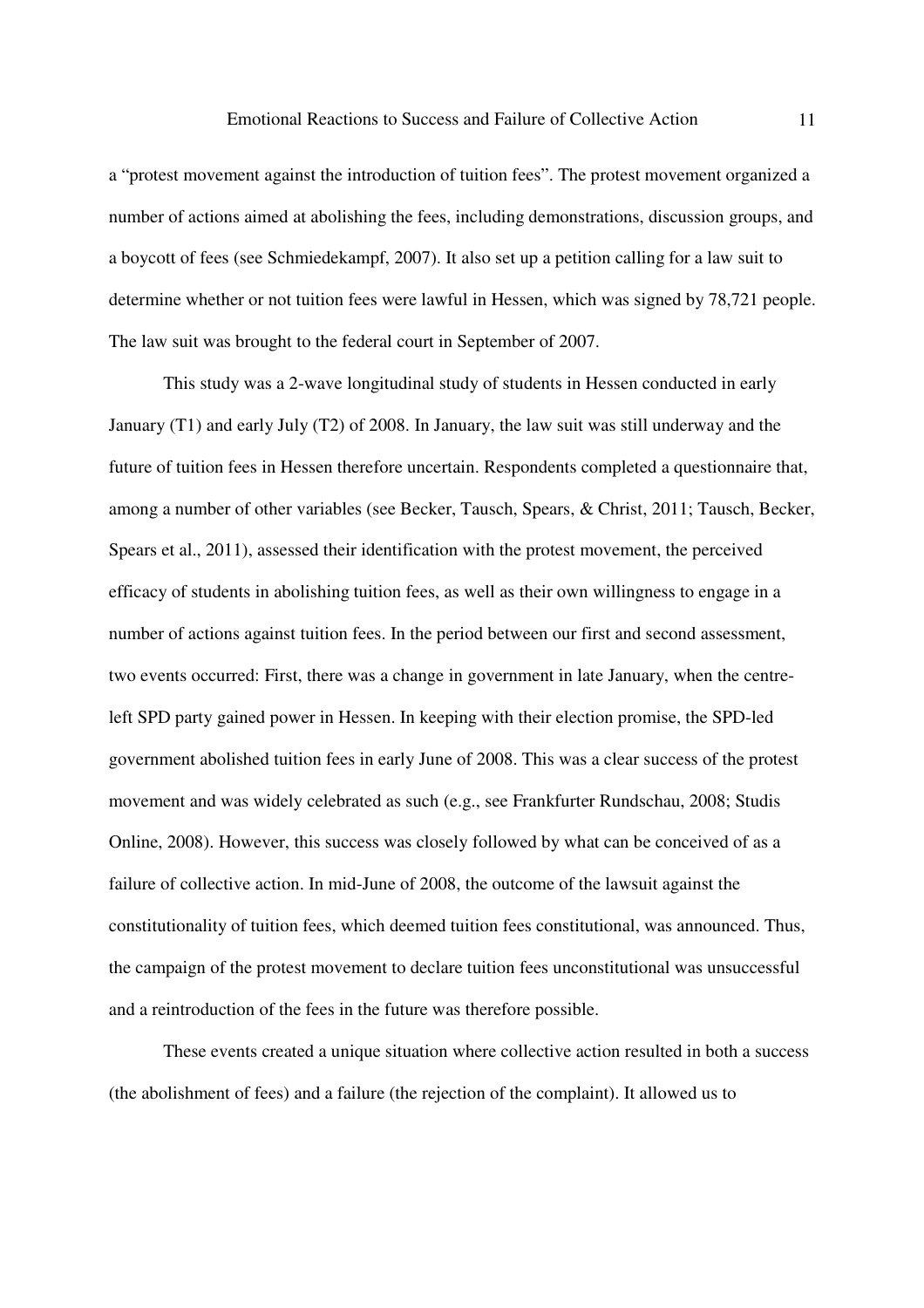simultaneously investigate the effects of emotional reactions to success and failure as predictors of future action intentions. Our second wave of data collection took place briefly after these events, in the beginning of July of 2008. Respondents indicated the extent to which they were proud about the abolishment of the fees and the extent to which they felt anger about the court decision. They also again indicated the perceived efficacy of students (this time in preventing a reintroduction of tuition fees), as well as their willingness to engage in collective actions against tuition fees should they be re-introduced. The panel design of this study allowed us to assess the effects of achievement emotions on action tendencies and efficacy over and above baseline levels of these variables, thus giving some insights into relative *changes* in these variables as a function of emotional reactions (Finkel, 1995).

#### *Summary of Hypotheses*

The proposed model is depicted in Figure 1. We expected identification with the protest movement at T1 to positively predict pride in response to the abolishment of fees (*Hypothesis 1*) and anger in response to the rejection of the complaint (*Hypothesis 2*). We further hypothesized that anger would positively predict action intentions at T2 (over and above action intentions at T1; *Hypothesis 3*) and that pride would affect action intentions indirectly by predicting increased efficacy at T2 (over and above T1 efficacy), which would be a positive predictor of action intentions at T2, over and above T1 intentions (*Hypothesis 4a*). Based on IET, we expected that efficacy at T1 would be a positive predictor of anger (*Hypothesis 5a*). We also considered a number of alternative hypotheses by testing alternative models. Based on Williams and DeSteno's (2008) suggestions, we considered the possibilities that pride would be a proximal predictor of action and mediate the relation between efficacy at T2 and action intentions at T2 (*Hypothesis 4b*) and that pride and efficacy would predict action intentions independently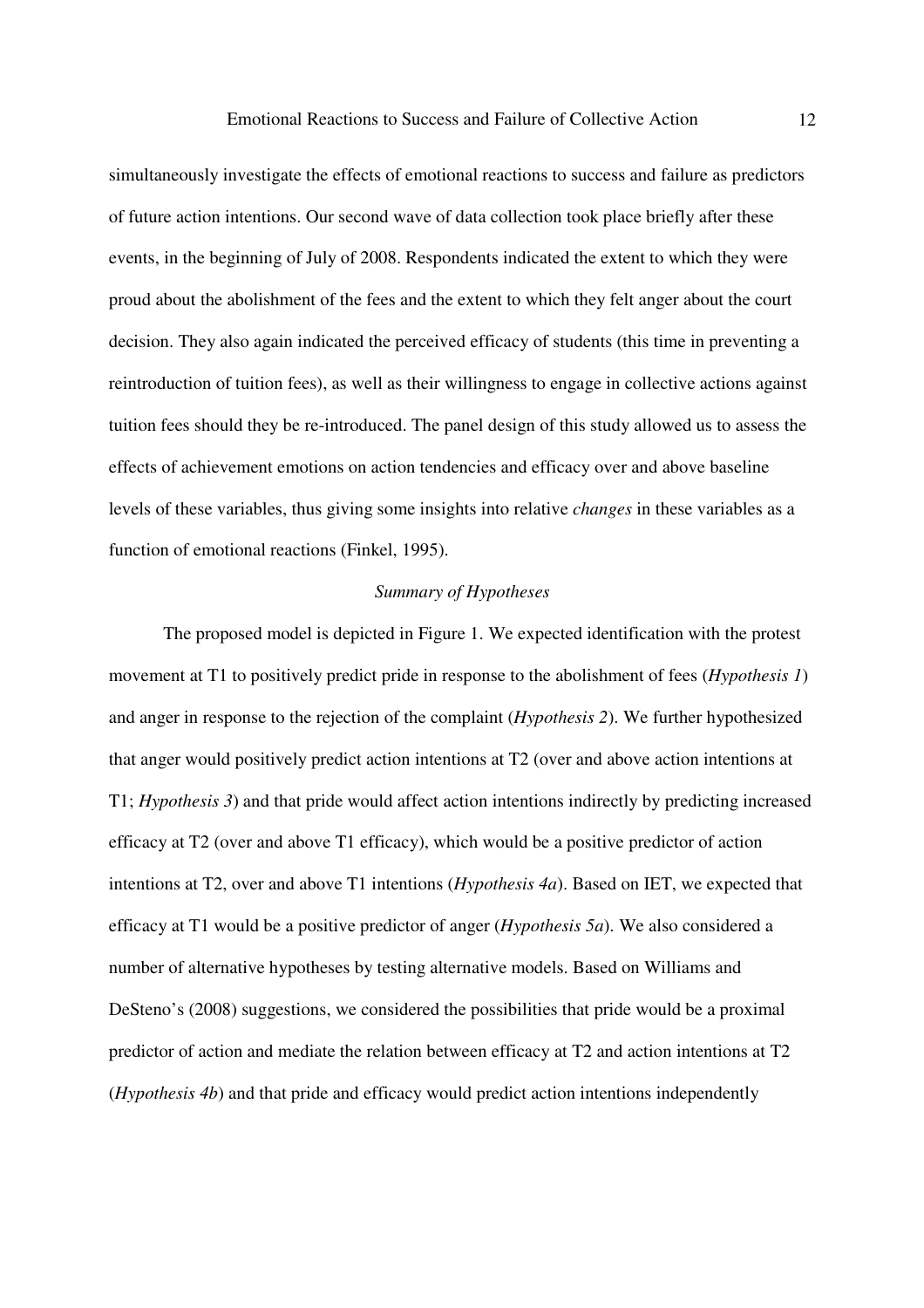(*Hypothesis 4c*) in two alternative models. Moreover, based on van Zomeren et al.'s (2004) suggestion that efficacy and anger are independent pathways to action, we considered the possibility that T1 efficacy would be unrelated to anger (*Hypothesis 5b*).

## Method

## *Participants and Procedure*

At T1, we posted a link to a web-based survey across various email distribution lists at several universities in Hessen. The study was announced as an opinion survey about tuition fees and 332 students participated. At T2, we sent the link for the T2 survey to those participants who had agreed to participate in a second study and who had provided their email-addresses at T1 (*N*  $= 189$ ). Ninety-eight students participated at T2 (response rate  $= 52\%$ ). To match the two surveys, participants assigned themselves an individualized six-letter code along specified criteria. In exchange for participating, they were able to enter into a 2 x 50 Euro lottery. Participants' ages ranged from 18 to 36 years, with a mean age of 22.58 years (*SD* = 2.83). Fiftysix per cent of our sample was female. They represented a broad range of study subjects.

#### *Measures*

## *Time 1*

*Identification with the protest movement.* Respondents indicated their identification with the protest movement against the introduction of tuition fees using three items (e.g., "I identify with the protest movement",  $\alpha = .86$ ), on a seven-point rating scale (1 = *strongly disagree* to 7 = *strongly agree*).

*Group efficacy.* Using 7-point scales (1 = *strongly disagree*, 7 = *strongly agree*), respondents indicated the efficacy of students in fighting tuition fees on four items ("I think that students can stop the introduction of tuition fees";  $\alpha = .85$ ).<sup>1</sup>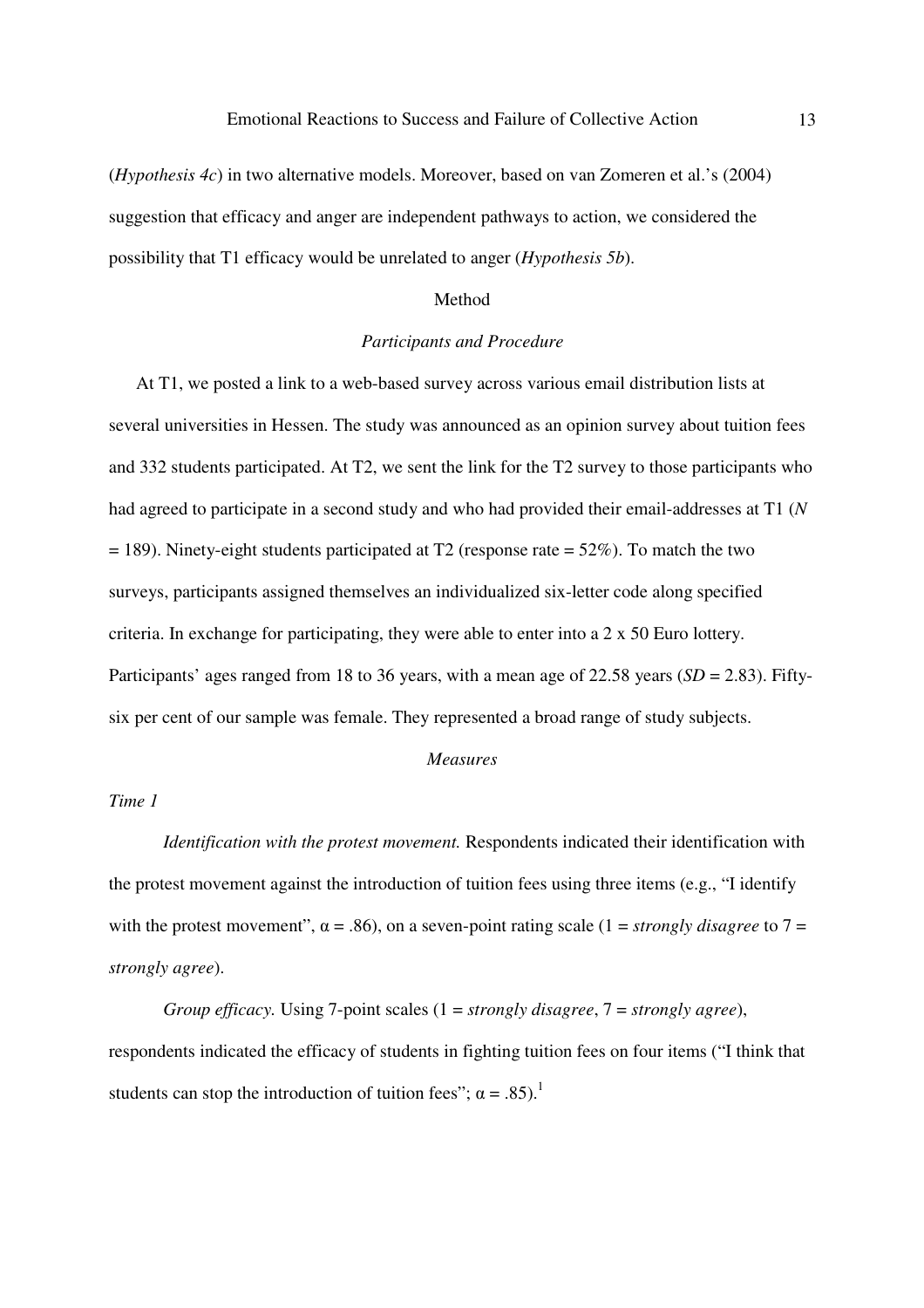*Willingness to engage in collective action.* Collective action tendencies were

operationalized by six items. Respondents indicated how likely it is that they would participate in in the following actions against tuition fees in the future  $(1 = \text{very unlikely}, 7 = \text{very likely})$ : participate in discussion meetings, participate in plenary meetings, write flyers, sign a complaint against tuition fees, engage in street theatre, and participate in demonstrations ( $\alpha$  = .89). *Time 2* 

*Emotions*. On scales ranging from 1 (*does not apply at all*) to 7 (*completely applies*), respondents indicated the extent to which they felt pride in response to the abolition of fees ("The thought about the abolishment of tuition fees fills me with pride"), as well as the extent to which they felt anger about the rejected complaint of unconstitutionality of tuition fees ("I'm angry about the rejection of the complaint of unconstitutionality", "The rejection of the complaint of unconstitutionality makes me furious"; *r* = .73).

*Group efficacy*. Group efficacy was measured by the same four items as at T1, but this time referring to the potential re-introduction of fees (e.g., "I think that students can stop the reintroduction of tuition fees";  $\alpha = .83$ ).

*Willingness to engage in collective action.* Respondents were asked to indicate how likely it is that they would participate in the same six actions should the fees be reintroduced  $(1 = verv)$ *unlikely*,  $7 = \text{very likely}$ ;  $\alpha = .89$ ).

## Results

#### *Preliminary Analyses*

We first compared the respondents of the panel sample at T2 with those responding only at T1 (i.e., the dropouts who did not provide their email addresses or provided their email address but did not participate at T2) with regard to age, gender, identification, group efficacy,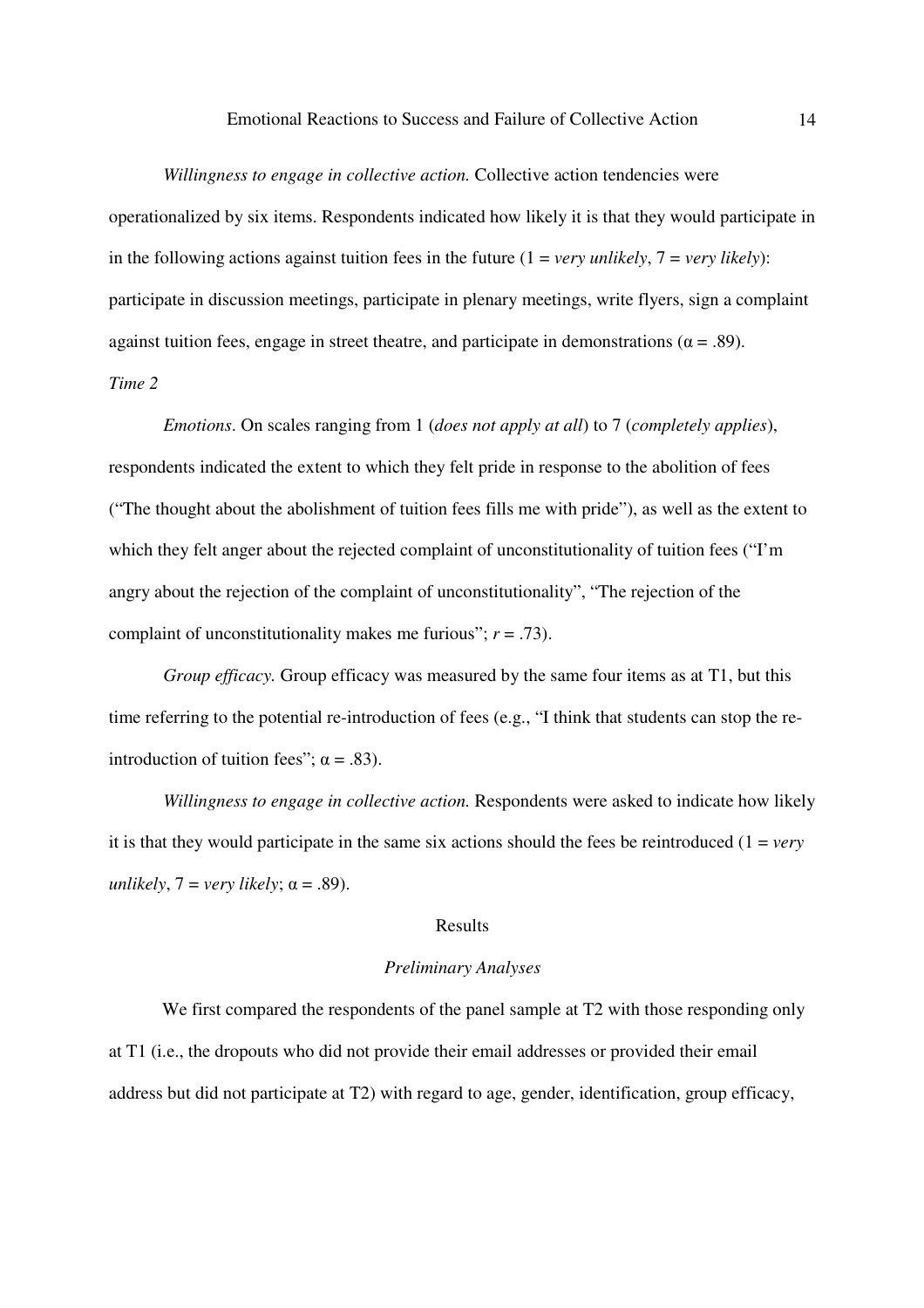and action tendencies. We employed a chi-square test for gender and independent *t*-tests for the continuous variables. None of the comparisons were significant (all *p*s > .10), suggesting that there were no systematic drop-outs with regard to these variables. $<sup>2</sup>$ </sup>

## *Structural Equation Modelling*

Rather than excluding participants with missing values, we imputed a number of missing values (less than 1.5% overall; 8% for identification, 1% for action tendencies at T1, and 1% for action tendencies at T2) using the expectation maximization algorithm (Tabachnick & Fidell, 2007), which is superior to listwise or pairwise deletion (Schafer & Graham, 2002) but yielded similar results to listwise deletion when the analysis was repeated here. Imputed values which were out of range were adjusted to the nearest acceptable score point. Descriptive statistics are presented in Table 1. Covariance matrices were used as input and estimates were derived using the maximum likelihood procedure. To assess overall model fit, we used the chi-square test, the comparative fit index (CFI), the root mean square of approximation (RMSEA), and the standardized root mean square residual (SRMR). A satisfactory fit is generally indicated by a non-significant  $\chi^2$ , a  $\chi^2$ /*df* ratio  $\leq$  3, a CFI  $\geq$  .95, and a RMSEA  $\leq$ .08 (*p*-close >.05-.10) (e.g., Hu & Bentler, 1999). To compare alternative models, we used the  $\chi^2$ -difference test for nested models (Steiger, Shapiro, & Browne, 1985) and the Akaike information criterion (AIC; Akaike, 1974) for non-nested models.

First, we compared our proposed model to two alternative models to assess Hypotheses 4ac. *Model 1* (our proposed model) is shown in Figure 1. All exogenous variables (protest identification at T1, group efficacy at T1, and action intentions at T1) as well as the two emotions measured at T2 were allowed to correlate. *Model 2* was identical to Model 1 apart from that it treated pride as a mediator between T2 efficacy and action intentions. *Model 3* specified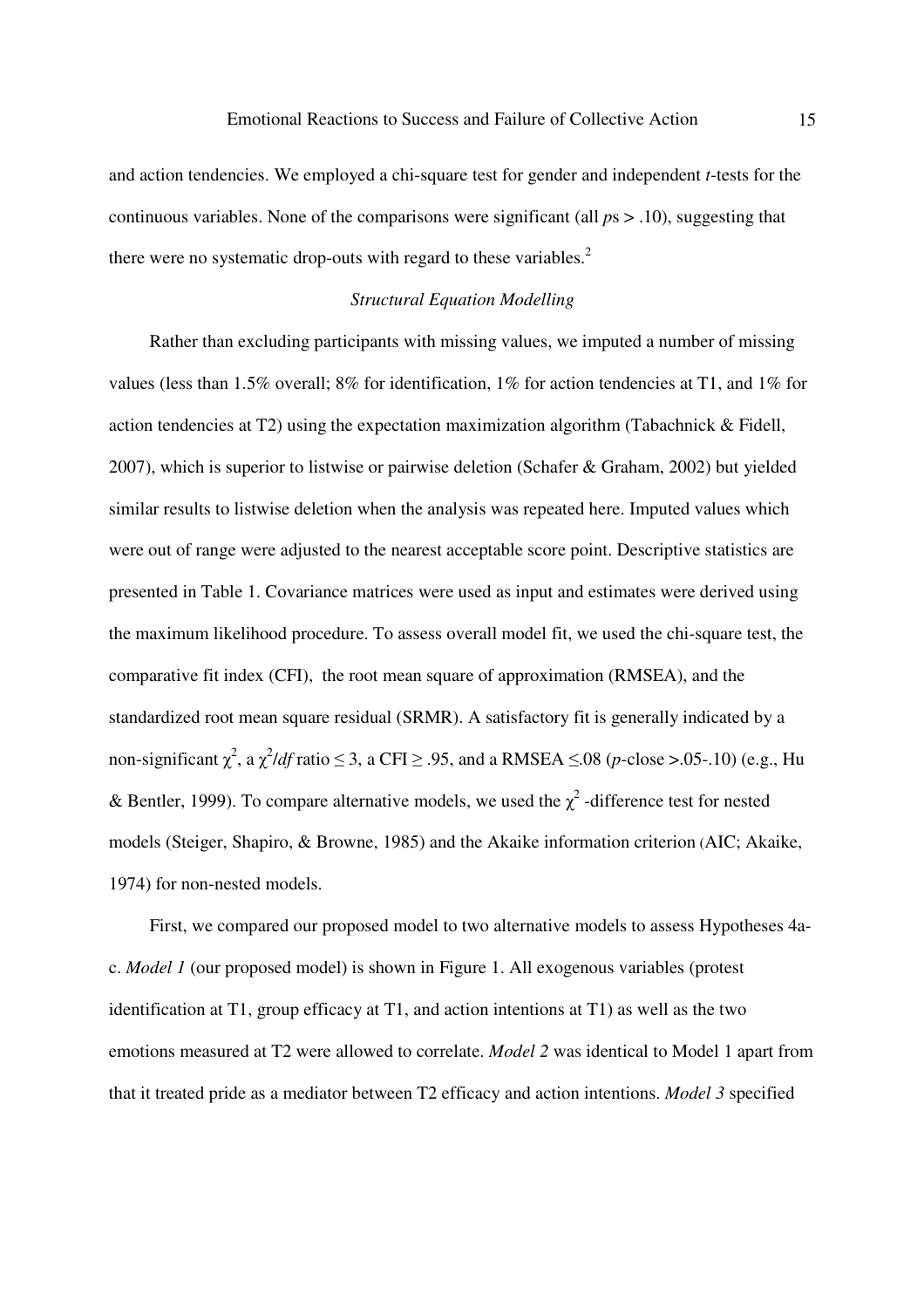two independent paths from pride and efficacy to action intentions. The residuals of efficacy and pride were allowed to correlate in this model. Model 1 showed a good fit to the data ( $\chi^2(9)$ ) = 14.09, *p* = .119, χ*2/df* = 1.57, CFI = .98, RMSEA = .076, *p*-close = .252, SRMR = .07, AIC = 52.09), while Model 2 ( $\chi$ 2(9) = 26.62, *p* = .002,  $\chi$ 2/df = 2.96, CFI = .94, RMSEA = .142, *p*-close  $= .010$ , SRMR  $= .11$ , AIC  $= 64.62$ ) and Model 3 ( $\gamma$ 2(8)  $= 20.62$ ,  $p = .008$ ,  $\gamma$ 2/df  $= 2.58$ , CFI  $=$ .96, RMSEA = .128, *p*-close = .032, SRMR = .10, AIC = 60.62) did not. The  $\chi^2$ -difference test comparing Models 1 and 2 further indicated that Model 1 fit the data significantly better  $(\Delta \chi^2 =$ 6.15,  $df = 1, p < .05$ ).

Next, we compared Model 1 with a model where T1 efficacy did not predict anger at T2 (*Model 4*) to evaluate the alternative Hypotheses 5a and 5b. Model 1 fit the data significantly  $\text{better } (\Delta \chi^2 = 7.55, df = 1, p < .01) \text{ than Model } 4 (χ2(10) = 21.64, p = .017, χ2/df = 2.16, CFI = 1.017$ .96, RMSEA = .11, *p*-close = .062, SRMR = .08, AIC = 57.64).

Thus, Model 1 was the best-fitting model (see Figure 2 for results). The model explained a sizeable amount of variance of action intentions at T2 ( $R^2$  = .54). As would be expected, T1 group efficacy significantly predicted group efficacy at T2 ( $\beta$  = .42*, p* < .001) and willingness to engage in collective action at T1 predicted willingness at T2 ( $\beta$  = .39*, p* < .001). Also, as predicted (Hypotheses 1 and 2), identification with the protest movement at T1 positively predicted both pride ( $\beta$  = .45*, p* < .001) and anger ( $\beta$  = .45*, p* < .001) at T2. There was also a positive relation between group efficacy at T1 and anger at T2 ( $\beta$  = .24*, p* = .005), consistent with Hypothesis 5a. As expected (Hypothesis 3), anger positively predicted action intentions at T2 ( $\beta$  = .31*, p* < .001). Pride positively predicted efficacy at T2 ( $\beta$  = .30*, p* < .001), which, in turn, positively predicted T2 action intentions ( $\beta$  = .26*, p* < .001). To test the significance of this indirect effect, we performed a bootstrapping analysis with 2,000 re-samples. Consistent with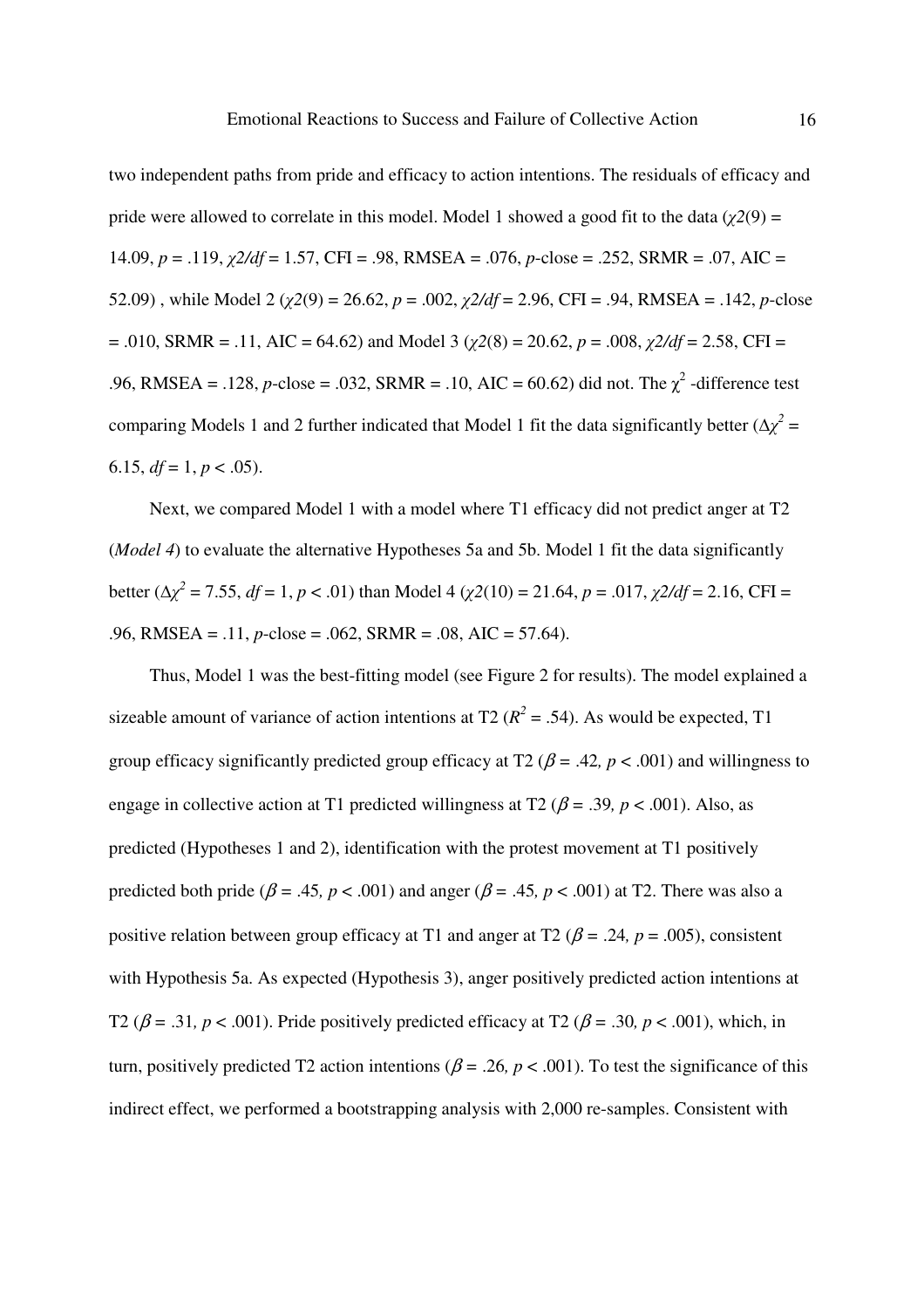Hypothesis 4a, pride exerted a significant indirect effect on action intentions at T2 via increased efficacy at T2 (point estimate = .078, [.031; .154],  $p = .002$ ).<sup>3,4</sup>

#### Discussion

The purpose of this research was to extend current work on collective action by assessing the role of two achievement emotions (pride and anger) in response to success and failure of collective action as predictors of future action intentions. As predicted, anger about the failure of collective action predicted willingness to engage in collective action in the future. This is in line with previous work supporting the motivating potential of anger (Guimond & Dube-Simard, 1983; Mackie et al., 2000; van Zomeren et al., 2004). However, extending upon this work, the present research demonstrates that the anger about the non-attainment of a collective goal, which, according to Weiner (1985), occurs when that non-attainment is attributed to the (unjustified) actions of others, can mobilize further action.

Our hypothesis that pride about a success of the movement would indirectly predict willingness to get engaged by increasing the perceived efficacy of the ingroup in achieving future goals was also supported. This indirect effect suggests that pride, which is likely to occur immediately after a success, can shape expectation that one's group is likely to be successful again in the future. This, in turn, increases individuals' willingness to engage in collective action in the future. This interpretation is consistent with Drury and Reicher's (2005) findings, who suggested that positive emotions are central to empowerment, and is in line with work emphasizing the proximal relation between efficacy and action intentions (van Zomeren et al., 2004, 2008). This finding is, however, inconsistent with Williams and DeSteno's (2008) suggestion that pride should be a proximal predictor of behaviour. In their experiment, Williams and DeSteno found that feelings of pride predicted perseverance on a subsequent task over and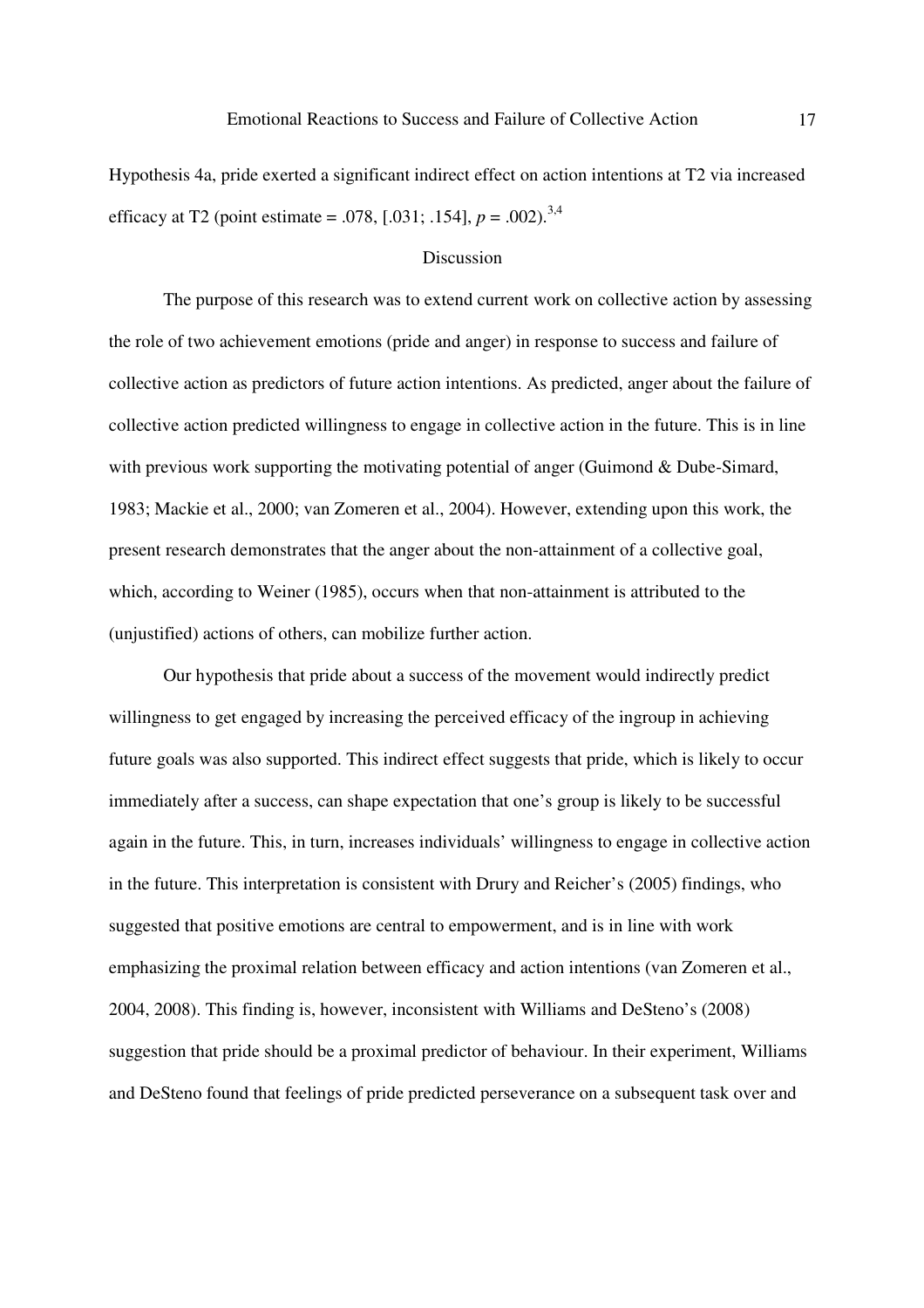above participants' rating of their performance on a dot estimation task compared to others (which the authors used as a proxy for self-efficacy), which itself did not predict perseverance. That efficacy in this case did not proximally predict behaviour over and above pride in that context is not surprising; performance on the dot estimation task relative to others was in fact the manipulation to induce pride (and the measure of self-efficacy thus a manipulation check) and the additional task was performed directly after this manipulation. It is likely that these experiences of pride would, over time, feed into self-efficacy. Nonetheless, the psychological mechanisms by which the experience of positive achievement emotions such as pride feeds into subjective experiences of efficacy warrant future research.

Furthermore, the intensity of pride and anger was predicted by respondents' identification with the protest movement. Thus, students who identified with, or were psychologically invested in, the movement were more likely to feel proud about the accomplishments of the movement (the abolition of the fees) and more likely to be angry about the non-attainment of a group goal (establishing the unconstitutionality of fees). This finding is in line with theorizing regarding politicized identities, which are accompanied by an internalization of the goals of the movement (Simon & Klandermans, 2001). It is also consistent with IET (e.g., Smith et al., 2007) which posits that the experience of group-related emotions is a function of level of identification with that group.

Also consistent with IET (see Mackie et al., 2000), and appraisal theories of emotion more generally (e.g., Frijda et al., 1989), was the finding that perceived group efficacy at T1 predicted anger in response to failure at T2. These theories suggest that, because emotions are functional (i.e., they guide adaptive behavior), the strength the self has is a key factor in whether or not anger is experienced (e.g., Frijda et al., 1989). When the self is perceived as strong, anger,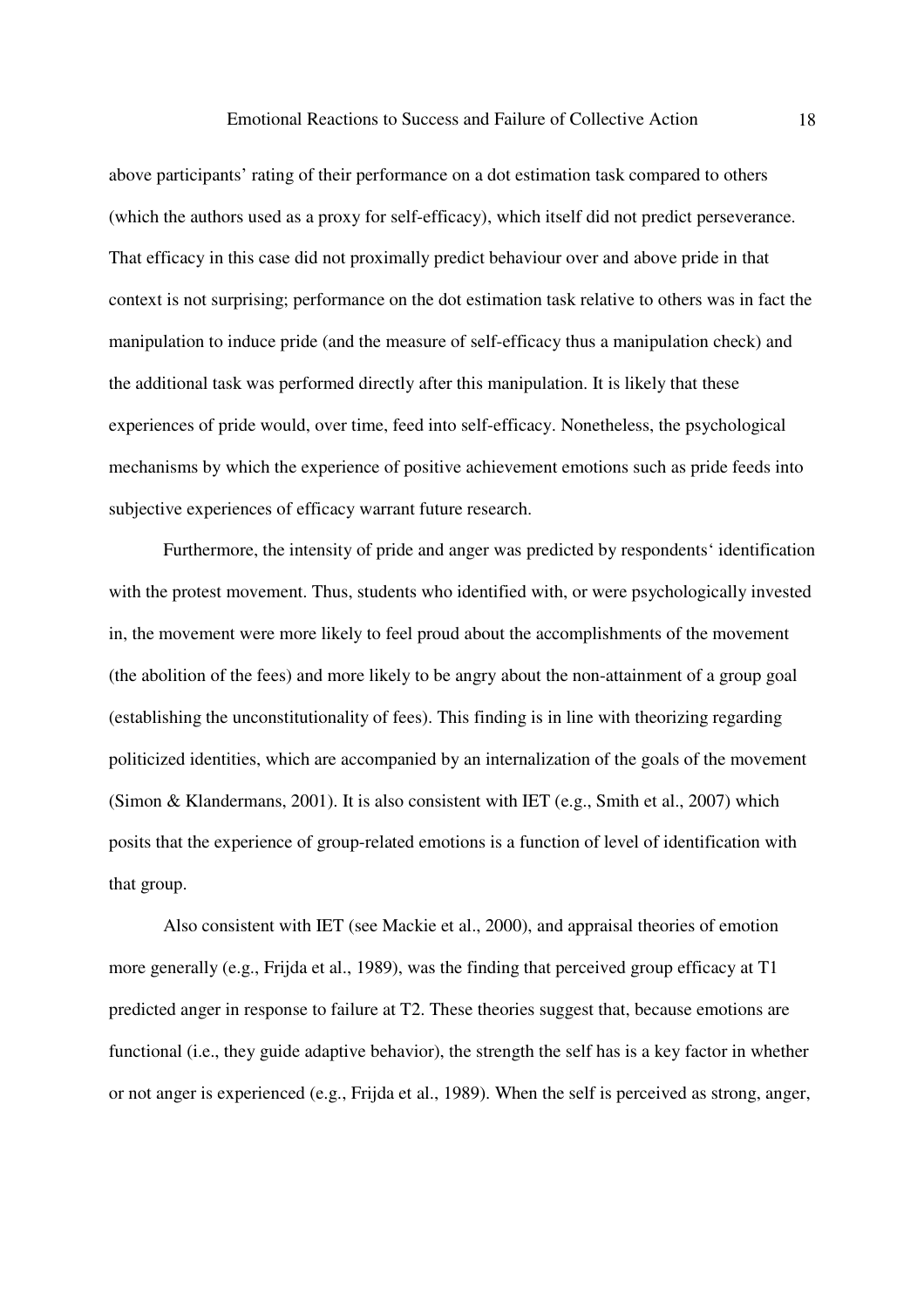which is accompanied with "move against" action tendencies, is experienced. Conversely, when the self is relatively weak, anxiety and fear (together with "move away" action tendencies) are more likely to be experienced. The relation between strength and anger has also been established in the context of intergroup behaviour (Mackie et al., 2000), where participants who perceived the ingroup as strong were more likely to experience group-based anger and to report "move against" action tendencies against the offending outgroup (see also van Stekelenburg et al., 2011, for consistent evidence). Our data provide additional evidence for this relation in the context of collective action. Students who perceived their group as efficacious were more likely to experience anger about a failure, which was, in turn, predictive of future action intentions. This finding might seem at odds with van Zomeren et al.'s (2004) dual pathway model, which views anger and efficacy as independent pathways to collective action. It is, however, consistent with more recent theoretical developments that emphasize dynamic relations between the various predictors and outcomes of collective action. For example, van Zomeren, Leach, and Spears (in press) propose a model in which they explicate feedback loops between appraisals and coping responses. In this model, appraisals predict coping responses (e.g., collective action participation) and coping responses in turn feed back into re-appraisals (e.g., an increase in perceived coping potential), which also influence one another (e.g., increased coping potential influences anger). Moreover, in Thomas et al.'s (2009a) normative alignment model, sustained collective action is the consequence of an alignment between identities and norms about efficacy, emotion and action.

#### *Strengths and Limitations*

We believe that the current research has a number of strengths. First of all, our research was conducted in the context of real-life collective action, where success and failure had real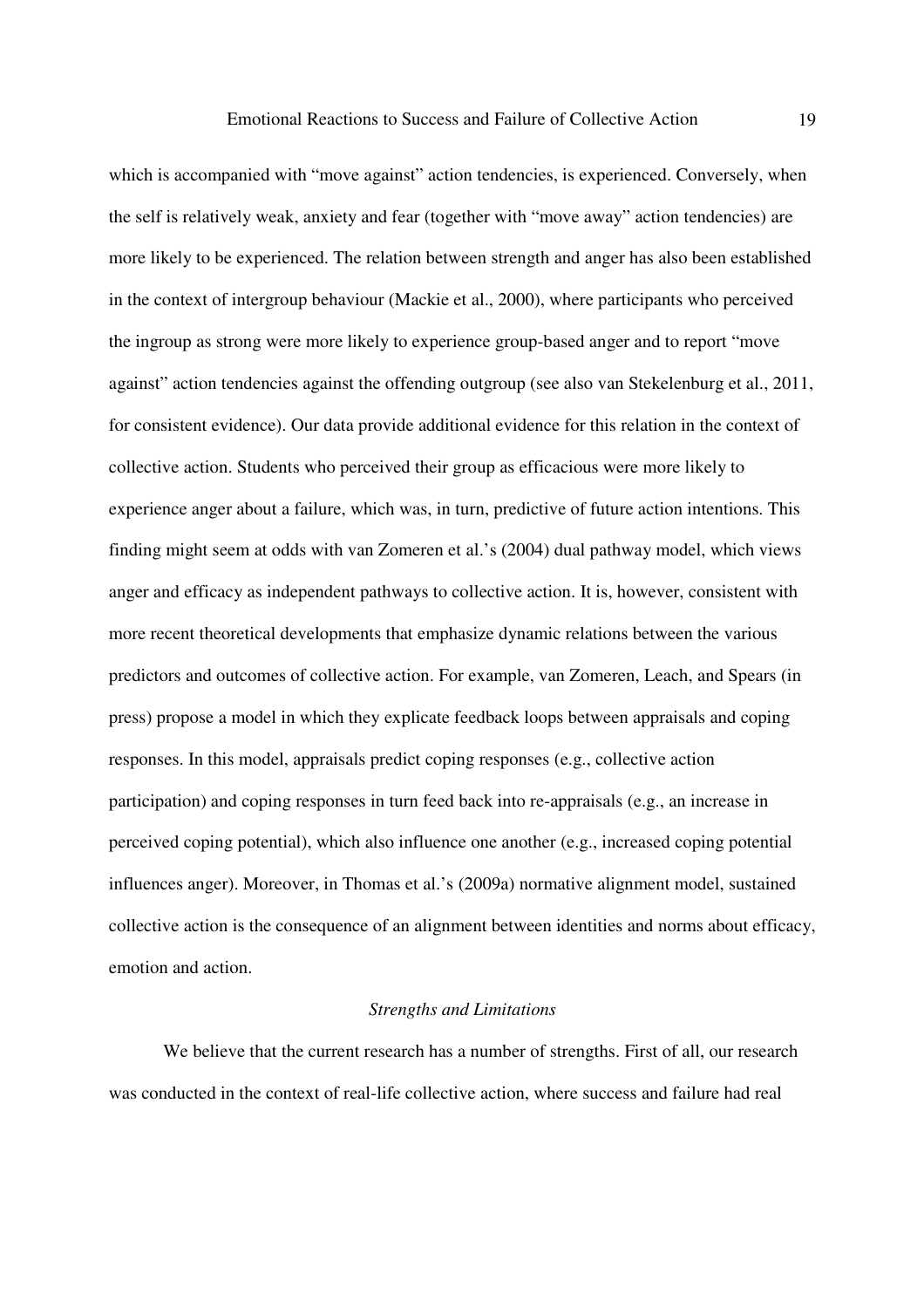consequences for the groups involved. The study therefore possesses a good degree of ecological validity. Furthermore, improving upon other studies of real-life collective action that have often used cross-sectional data (e.g., Mummendey et al., 1999; Pennekamp et al., 2007), the present study used a panel design, which allows stronger causal inferences and the assessment of relative change in our primary outcome variables (Finkel, 1995). Nonetheless, longitudinal studies are still susceptible to third variable influences and experimental work is therefore needed to further back up our results. Furthermore, the focus on a specific context poses the question of external validity and we suggest that future research should replicate our findings in other contexts of collective action to show that our findings are generalizable.

Furthermore, like most research on collective action, we relied on behavioural intentions as our criterion variable. Previous research has shown that behavioural intentions are a proxy for behaviour and predict actual participation in collective action (e.g., Blackwood & Louis, in press; De Weerd & Klandermans, 1999; Webb & Sheeran, 2006). Examining action intentions is also valuable in itself as it helps us to understand how people become part of the mobilization potential of a movement (Klandermans, 1997). Nonetheless, future research should further strengthen the present findings by investigating the extent to which achievement emotions predict actual participation.

Finally, we would like to emphasize that the current work does not represent a complete analysis of the role of achievement emotions in collective action. Although we believe that anger and pride are highly relevant and common achievement emotions in the domain of collective action, the literature on achievement emotions considers a wide array of achievement-related emotions (see Pekrun & Stephens, 2010; Weiner, 1985), some of which (e.g., deactivating emotions such as sadness or hopelessness in response to failure) are likely to reduce motivations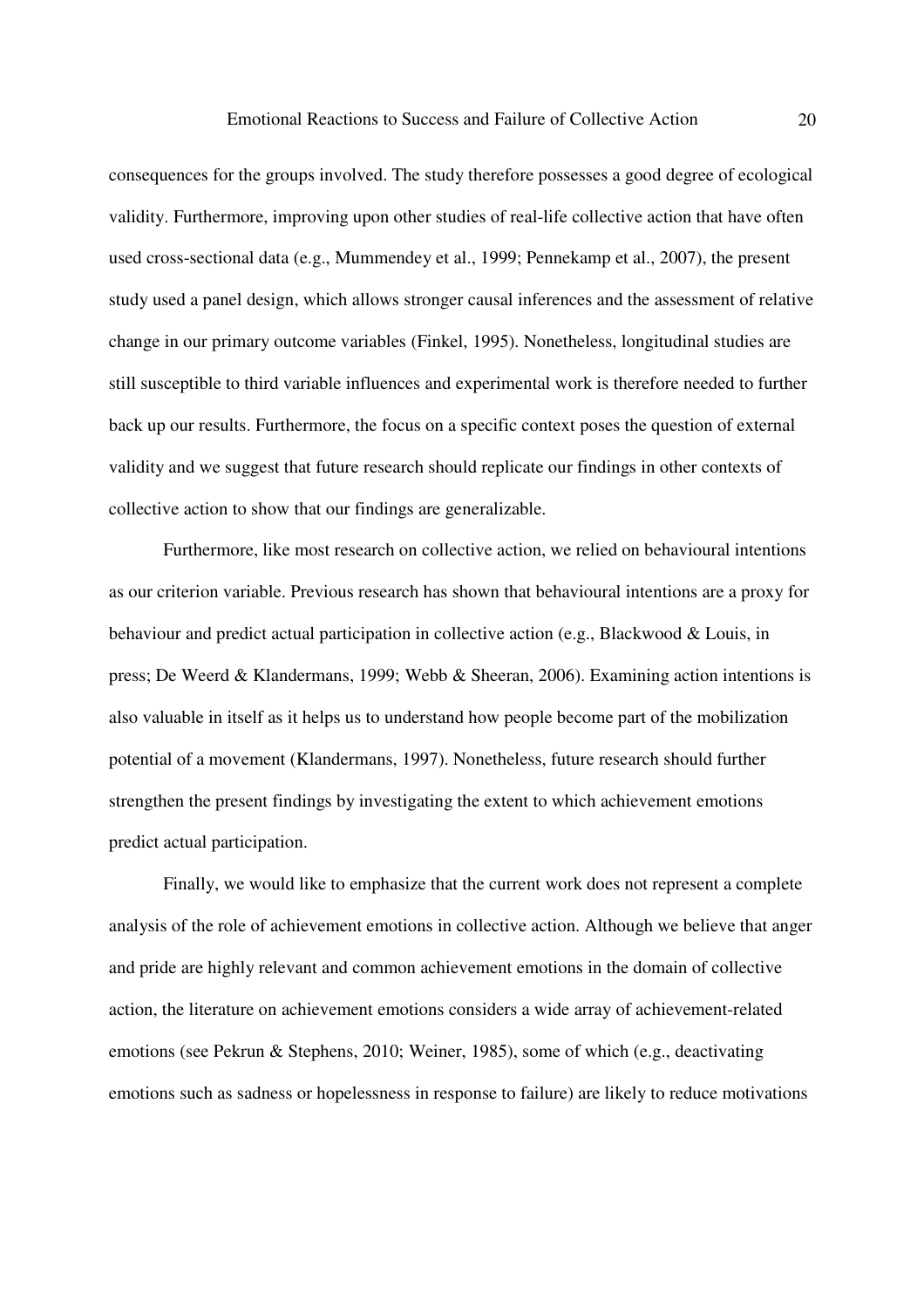to engage in collective action. Moreover, the present research has focused on the group-based emotions in response to the outcomes of collective action and has not considered emotions related to the activity itself (e.g., enjoyment while protesting; see Pekrun & Stephens, 2010), which are also likely to predict further participation. These emotions could be further investigated in future research.

#### *Contributions, Implications and Directions for Future Research*

Despite these limitations, we believe that the present research makes a number of valuable contributions. To our knowledge, this study is the first to examine how emotional outcomes of success and failure of collective action determine motivations to get engaged in the future. It thereby highlights the importance of considering the reciprocal relations between emotions and collective action, and fits into recent calls to develop dynamic theoretical models of collective action and its predictors (see Becker et al., 2011a; Becker, Tausch, & Wagner, 2011b; van Zomeren et al., in press). For example, in a recent theoretical extension of the dual pathway model, van Zomeren et al. (in press) proposed that collective action would feed back into appraisals of disadvantage, emotions, and perceived efficacy. The present work further qualifies these ideas by highlighting the importance of taking into account outcomes of collective action with their associated achievement emotions, which are likely to affect how and in what direction disadvantage and efficacy are re-appraised. For example, while successful collective action would increase perceived efficacy, unsuccessful action might not.

Furthermore, to our knowledge, the present study is also the first to empirically investigate the motivating role of pride in the context of collective action. That pride might be a relevant emotion that motivates collective action has been proposed by several authors (see Thomas et al., 2009b; van Zomeren et al., 2008), but this claim had thus far remained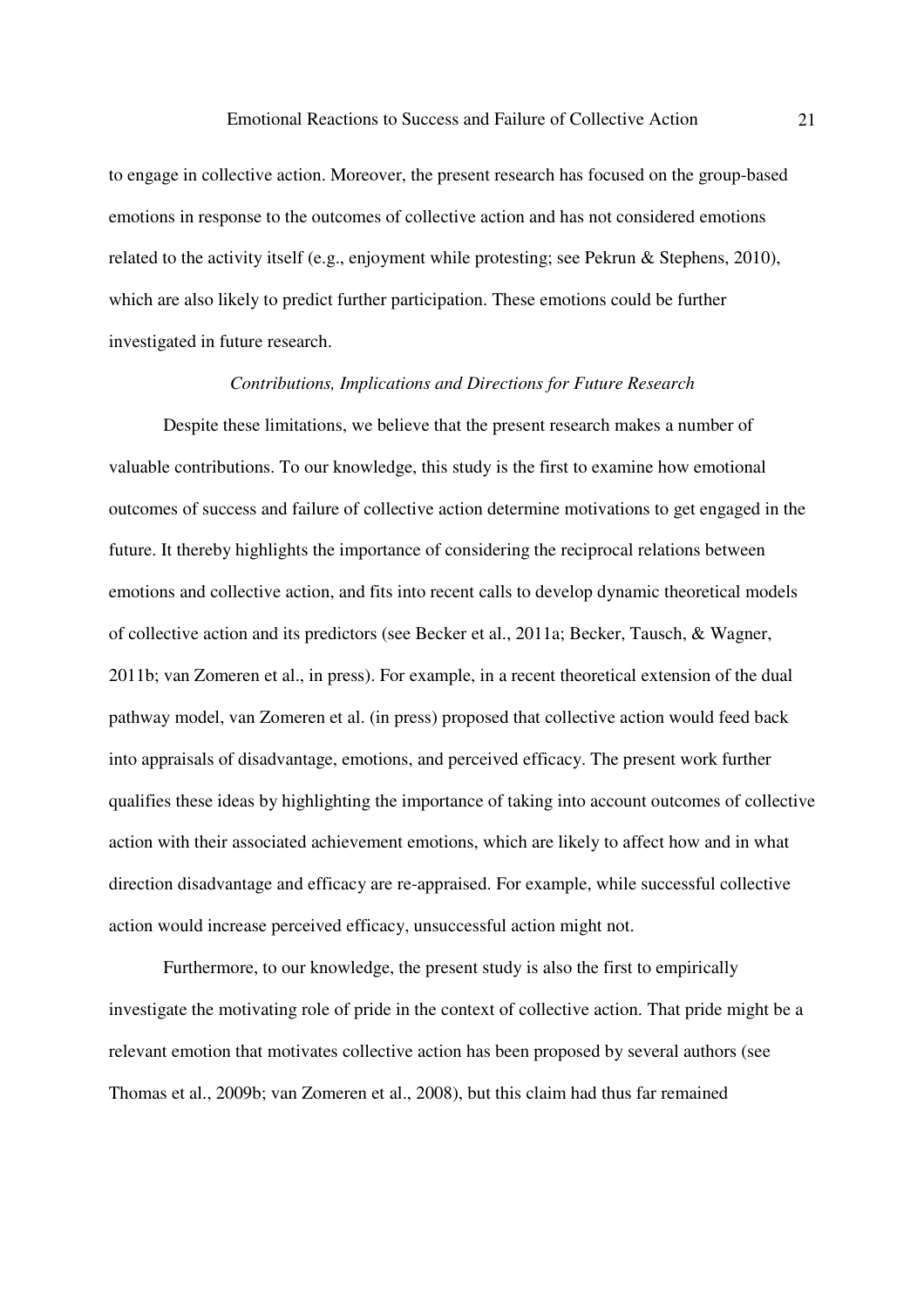unsubstantiated. The present findings provide insights into the process through which pride influences action intentions by showing that pride increases the perceived efficacy of the ingroup in achieving social change. This idea further extends van Zomeren et al.'s (in press) recent model by suggesting that one mechanism through which collective action affects the perceived coping potential and efficacy of the ingroup is through feelings of pride in response to successful collective action (or action that is construed as such).

By taking a first step towards integrating collective action research with the literature on achievement emotions, and transferring ideas surrounding achievement motivations to the group level, the present work opens up a range of potentially fruitful avenues for future research. The literature on achievement emotions, which has thus far been confined to settings of individuallevel educational or sports achievement (see Pekrun & Stephens, 2010), is very rich and makes a number of relevant predictions regarding the cognitive appraisals of success and failure that determine distinct emotional experiences. For example, Weiner (1985) posits that the perceived causes of success and failure can be classified among three main dimensions, *locus* (whether the cause of success or failure is perceived as due to internal factors such as ability or external factors such as luck), *stability* (whether the factors responsible for success or failure are expected to fluctuate or to be relatively constant), and *controllability* (whether the factors that caused success or failure are controllable by the individual). Causal attributions along these dimensions then affect a variety of emotional experiences with important consequences for future behaviour (e.g., the persistence with which a goal is pursued in the future).

These dimensions of causal attribution should also be relevant in the context of success or failure of collective action, and may independently or interactively predict emotional responses. For example, successful collective action that is attributed internally (the organization and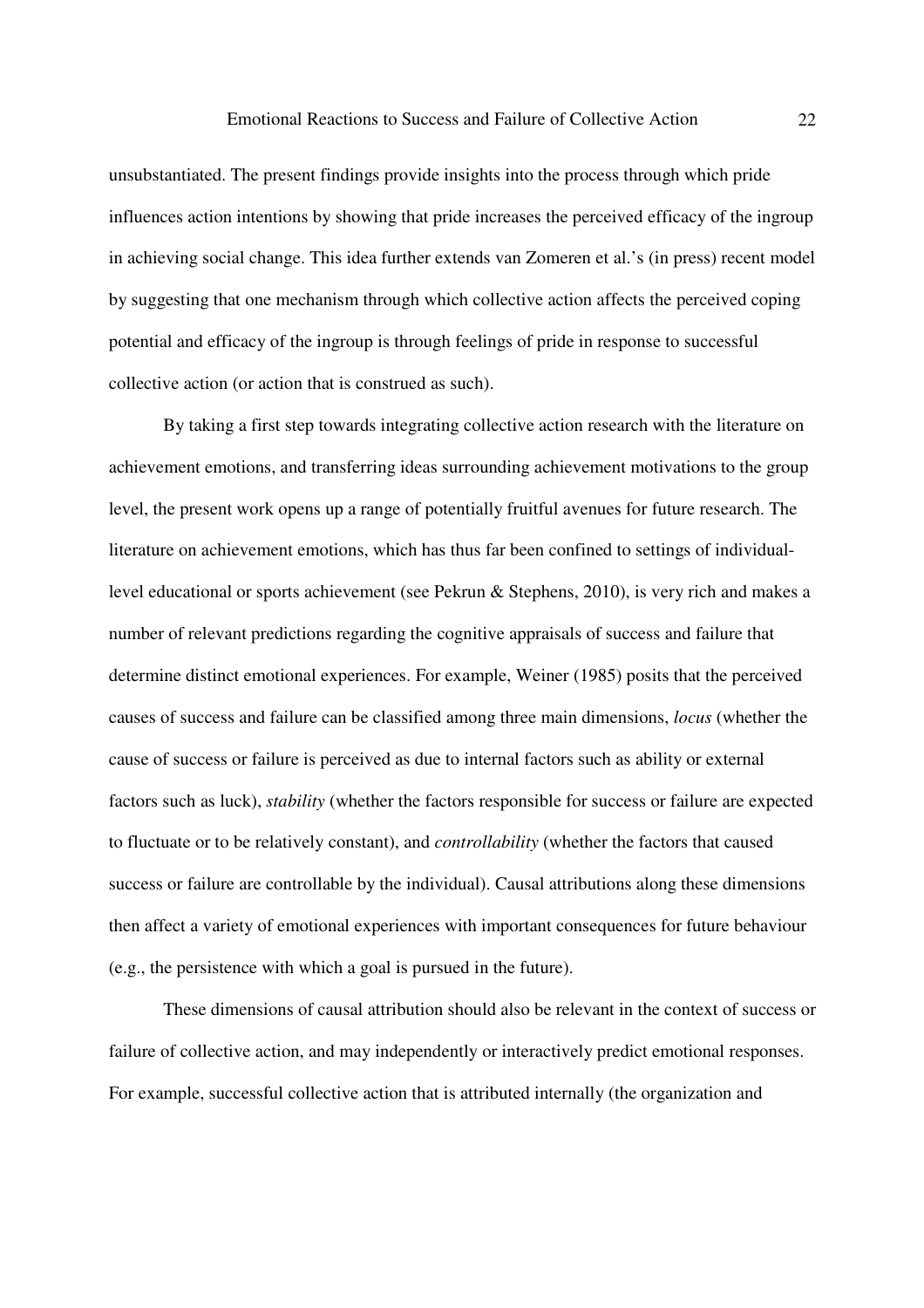strength of the movement) is more likely to result in pride (and subsequently in higher efficacy beliefs and future action intentions) than successful collective action that is attributed externally (luck, a weak opponent, or other specific situational circumstances). Perceiving the causes of failure as stable could result in hopelessness and consequently apathy and inaction or, as suggested by recent work (Spears et al., 2011), to particularly provocative action strategies among actors who feel that they have nothing to lose.

Furthermore, examining the attributions that accompany success and failure of collective action could also give insights into the aetiology of less well-understood emotions in the context of collective action. For example, recent work on the emotional predictors of extreme forms of collective action suggests that contempt (rather than anger) predicts non-normative action (Tausch et al., 2011). It is not yet clear, however, how such (political) contempt develops, and when injustice appraisals are accompanied by anger and when by contempt. The literature on emotions in interpersonal relations indicates that contempt arises from anger than remains unresolved (Fischer & Roseman, 2007). This suggests that the failures of previous attempts to achieve justice, and how these are construed, may contribute to the development of contempt. Thus, further examining the cognitive appraisals and emotional reactions to failure of collective action might provide important insights into when and why movements come to consider nonnormative forms of political action.

Understanding the causal attributions underlying achievement emotions in collective action could also have practical implications. For example, Drury and Reicher (2005) observed that actors can cognitively restructure failed collective action in such a way that it is perceived as a (moral) victory (see also Barr & Drury, 2009). We suggest that the causes of success or failure could similarly be re-appraised. Thus, to prevent apathy and despair in the face of failure of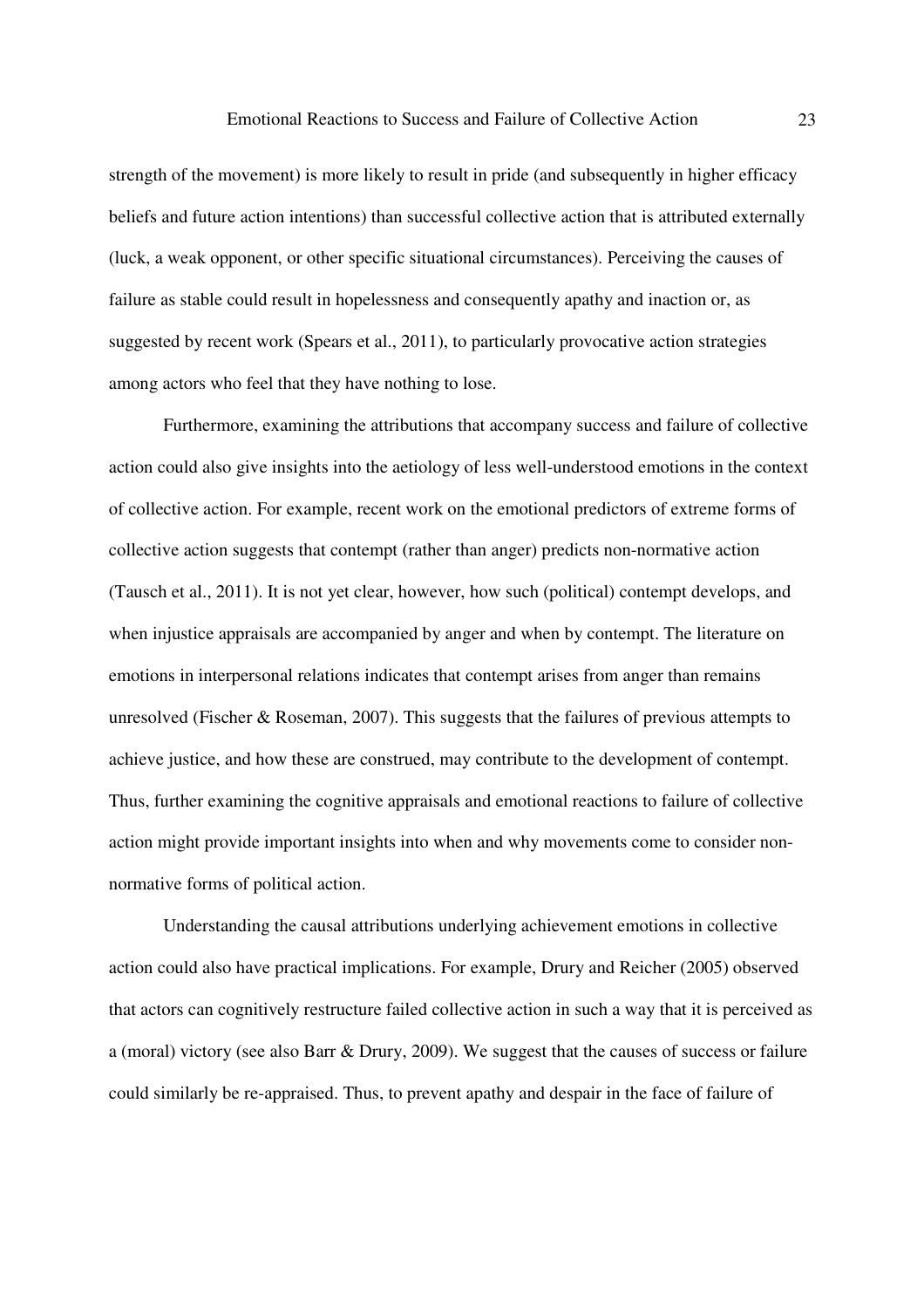collective action, re-attributing the likely causes of failure (e.g., from internal to external causes) and thereby reshaping emotional responses to failure (e.g., from despair to anger) could prevent dissolution and help to secure continued engagement.

To conclude, we suggest that future research should go beyond the present work by examining the impact of specific causal attributions of success and failure, the variety of emotional experiences resulting from these appraisals, as well as their role in motivating future engagement. Although the motivational dynamics resulting from the causal attributions of success and failure of collective action are likely to be complex, a better understanding of these mechanisms would help answering some of the "big" questions in collective action and social movement research (see Louis, 2009; Wright, 2009), such as why people remain committed to a cause in the face of setbacks and failures, when and why people come to opt for non-normative forms of political action such as violence, and what needs to be done to build enduring social movements for progressive social change.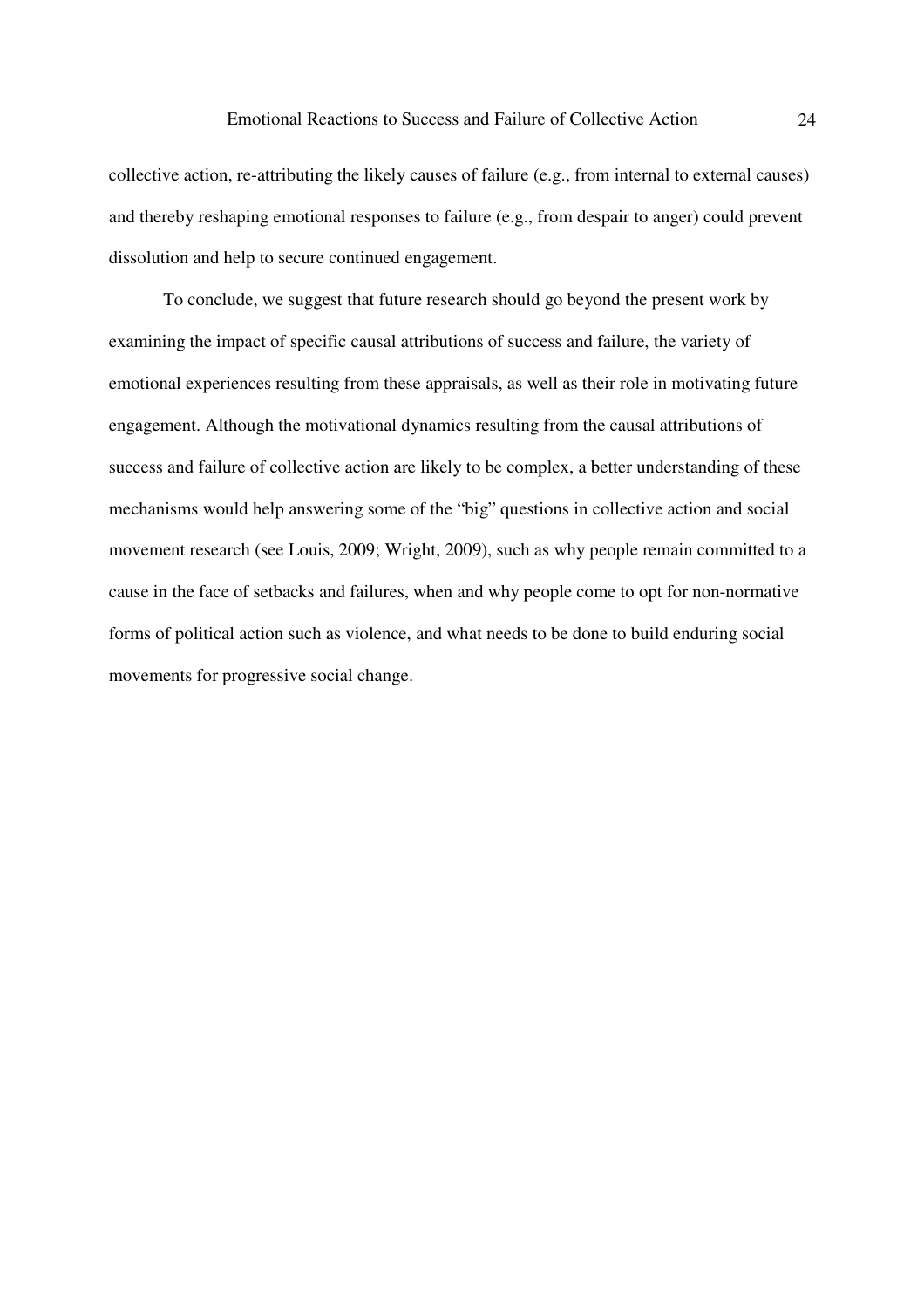#### References

- Akaike, H. (1974). A new look at the statistical model identification. *IEEE Transactions on Automatic Control, 19*, 716–723.
- Bandura, A. (2000). Social-cognitive theory: An agentic perspective. *Annual Review of Psychology, 52*, 1-26
- Barr, D. & Drury, J. (2009). Activist identity as a motivational resource: Dynamics of (dis)empowerment at the G8 direct actions, Gleneagles, 2005. Social Movement Studies, 8, 243-260.
- Becker, J., Tausch, N., Spears, R., & Christ, O. (2011a). Committed dis(s)idents: Participation in radical collective action fosters disidentification with the superordinate group but enhances political identification. *Personality and Social Psychology Bulletin, 37*, 1104-1116*.*
- Becker, J., Tausch, N., & Wagner, U. (2011b). Emotional consequences of collective action participation: Differentiating self-directed and outgroup-directed emotions. *Personality and Social Psychology Bulletin, 37*, 1587-1598*.*
- Blackwood, L. & Louis, W. (in press) If it matters for the group then it matters to me: Collective action outcomes for seasoned activists. *British Journal of Social Psychology*.
- Britt, T.W., McKibben, E.S., Greene-Shortridge, T.M., Beeco, A., Bodine, A., Calcaterra, J., Evers, T., McNab, J., & West, A. (2010). Self-engagement as a predictor of performance and emotional reactions to performance outcomes. *British Journal of Social Psychology*, *49*, 237-257.
- Cialdini, R. B., Borden, R. J., Thorne, A., Walker, M. R., Freeman, S., & Sloan, L. R. (1976). Basking in reflected glory: Three (football) field studies. *Journal of Personality and Social Psychology, 34*, 366-375.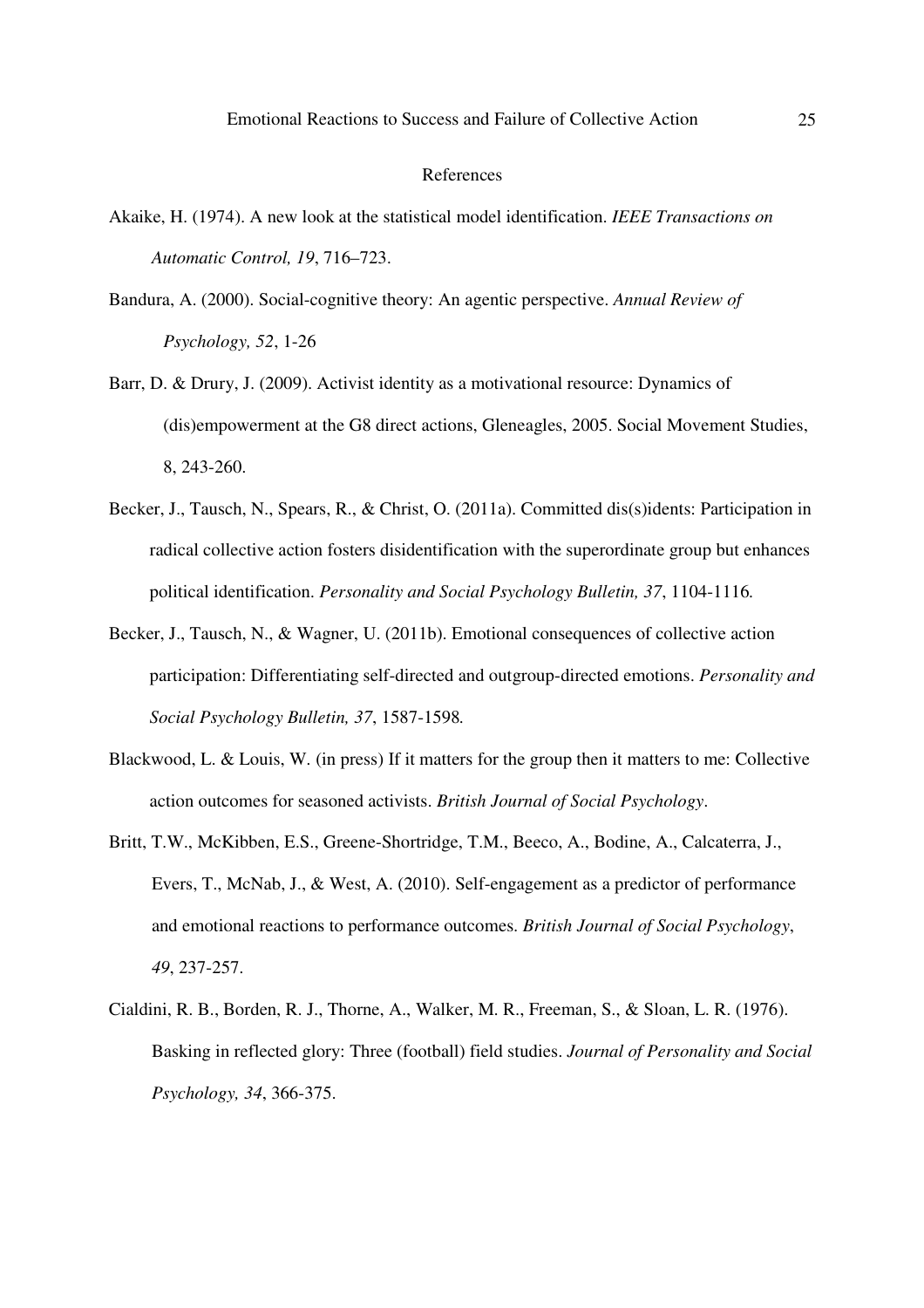- Der Spiegel (2007). *Protest gegen Studiengebühren: Harte Strafen für Autobahnblockierer [Protest against tuition fees: Severe sentences for highway blocker].* Available at: http://www.spiegel.de/unispiegel/studium/0,1518,502442,00.html
- De Weerd, M. & Klandermans, B. (1999). Group identification and political protest: Farmers` protests in the Netherlands. *European Journal of Social Psychology, 29*, 1073-1095
- Drury, J. & Reicher, S. D. (2000). Collective action and psychological change: The emergence of new social identities. *British Journal of Social Psychology, 39,* 579 - 604.
- Drury, J. & Reicher, S. D. (2005). Explaining enduring empowerment: A comparative study of collective action and psychological outcomes. *European Journal of Social Psychology, 35,* 35–38.
- Feldman Barrett, L. & Russell, J. A. (1998). Independence and bipolarity in the structure of current affect. *Journal of Personality and Social Psychology, 74*, 967–984.
- Finkel, S.E. (1995). *Causal analysis with panel data*. London: Sage.
- Fischer, A.H. & Roseman, I.J. (2007). Beat them or ban them: The characteristics and social functions of anger and contempt. *Journal of Personality and Social Psychology, 93*, 103- 115.
- Frankfurter Rundschau (2008). Hessen kippt the Uni-maut. [Hessen topples the uni-toll] Available at: http://www.fr-online.de/politik/hessen-kippt-die-uni-maut/- /1472596/3420960/-/index.html
- Frijda, N. H., Kuipers, P., & ter Schure, L. (1989). Relations among emotion, appraisal, and action tendency. *Journal of Personality and Social Psychology, 57,* 212–228.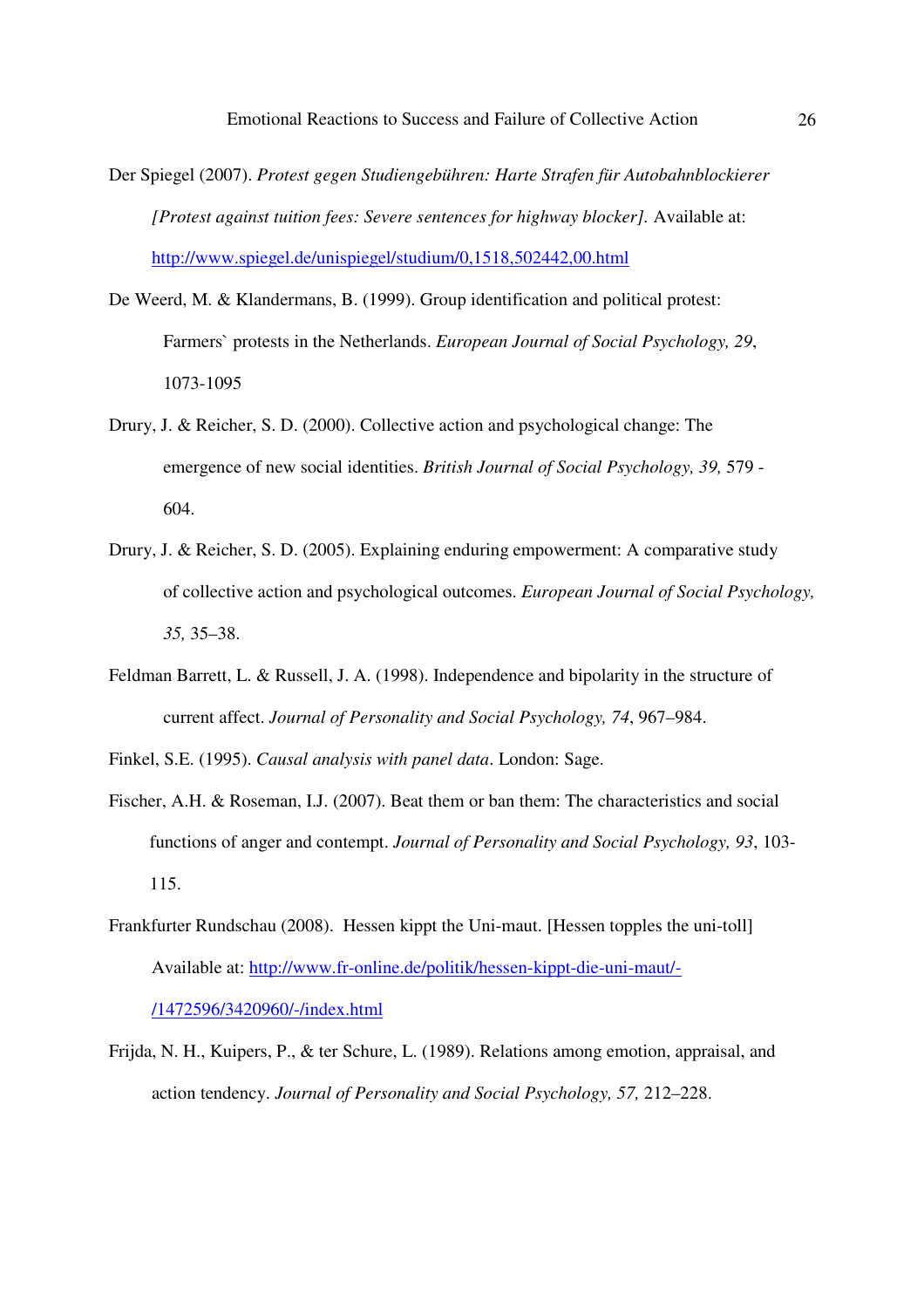Gamson, W. A. (1975). *The strategy of social protest.* Homewood, ILL: The Dorsey Press

- Gamson, W. A. (1992). The social psychology of collective action. In A. D. Morris & C. M. Müller (Eds.), *Frontiers in social movement theory* (pp. 53-76). New Haven, CT: Yale University Press.
- Gordijn, E.H., Wigboldus, D., & Yzerbyt, V. (2001). Emotional consequences of categorizing victims of negative outgroup behavior as ingroup or outgroup. *Group Processes and Intergroup Relations, 4*, 317-326.
- Guimond, S. & Dube´-Simard, L. (1983). Relative deprivation theory and the Quebec nationalist movement. *Journal of Personality and Social Psychology, 44, 526–535.*
- Hu, L. & Bentler, P. M. (1999). Cut-off criteria for fit indexes in covariance structure analysis: Conventional criteria versus new alternatives. *Structural Equation Modeling*, *6*, 1-55.

Klandermans, B. (1997). *The social psychology of protest.* Oxford, England: Blackwell.

- Leach, C. W., Iyer, A., & Pedersen, A. (2006). Anger and guilt about in-group advantage explain the willingness for political action. *Personality and Social Psychology Bulletin, 32*, 1232- 1245.
- Louis, W. R. (2009). Collective action—and then what? *Journal of Social Issues, 65*, 727 748.
- Mackie, D. M., Devos, T., & Smith, E. R. (2000). Inter-group emotions: Explaining offensive action tendencies in an inter-group context. *Journal of Personality and Social Psychology, 79,* 602–616.
- Martin, J., Brickman, P., & Murray, A. (1984). Moral outrage and pragmatism: Explanations for collective action. *Journal of Experimental Social Psychology, 20,* 484-496.
- McCarthy, J. D., & Zald, M. N. (1977). Resource mobilization and social movements: A partial theory. *American Journal of Sociology, 82,* 1212-1241.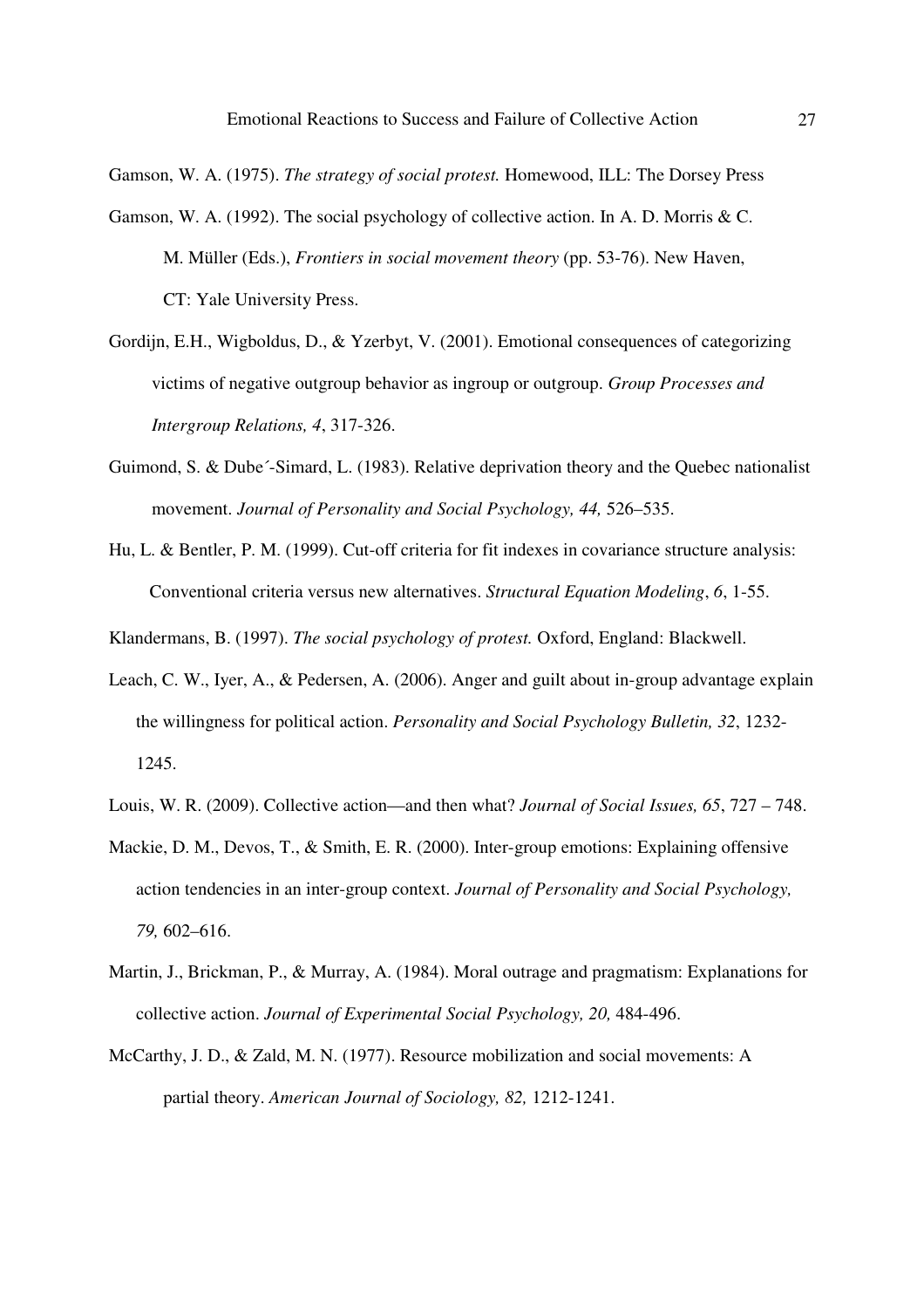- Mummendey, A., Kessler. T., Klink, A., & Mielke, R. (1999). Strategies to cope with negative social identity: Predictions by social identity theory and relative deprivation theory. *Journal of Personality and Social Psychology, 76,* 229–245.
- Pekrun, R., Goetz, T., Titz, W., & Perry, R. P. (2002). Academic emotions in students' selfregulated learning and achievement: A program of quantitative and qualitative research. *Educational Psychologist, 37*, 91–106.
- Pekrun, R. & Stephens, E. J. (2010). Achievement emotions: A control-value approach. *Social and Personality Psychology Compass, 4*, 238-255.
- Pennekamp, S.F., Doosje, B., Zebel, S., & Fischer, A.H. (2007). The past and the pending: The antecedents and consequences of group-based anger in historically and currently disadvantaged groups. *Group Processes and Intergroup Relations, 10*, 41-55.
- Reicher, S. D. (1996). Social identity and social change: Rethinking the context of social psychology. In P. Robinson (Ed*.), Social groups and identities: Developing the legacy of Henri Tajfel* (pp. 317 - 337). Oxford: Butterworth-Heinemann.
- Runciman, W. G. (1966). *Relative deprivation and social justice: A study of attitudes to social inequality in twentieth-century England.* Berkeley: University of California Press.
- Schmiedekampf, K. (2007, August 28). Protest gegen Studiengebhren: Harte Strafen fu¨r Autobahn-Blockierer [Protest against tuition fees: Severe sentences for highway blocker]. *Der Spiegel.* Retrieved from

http://www.spiegel.de/unispiegel/studium/0,1518,502442,00.html

Schafer, J.L. & Graham, J.W. (2002). Missing data: Our view of the state of the art. *Psychological Methods, 7*, 147-177.

Shrout, P. E. & Bolger, N. (2002). Mediation in experimental and nonexperimental studies: New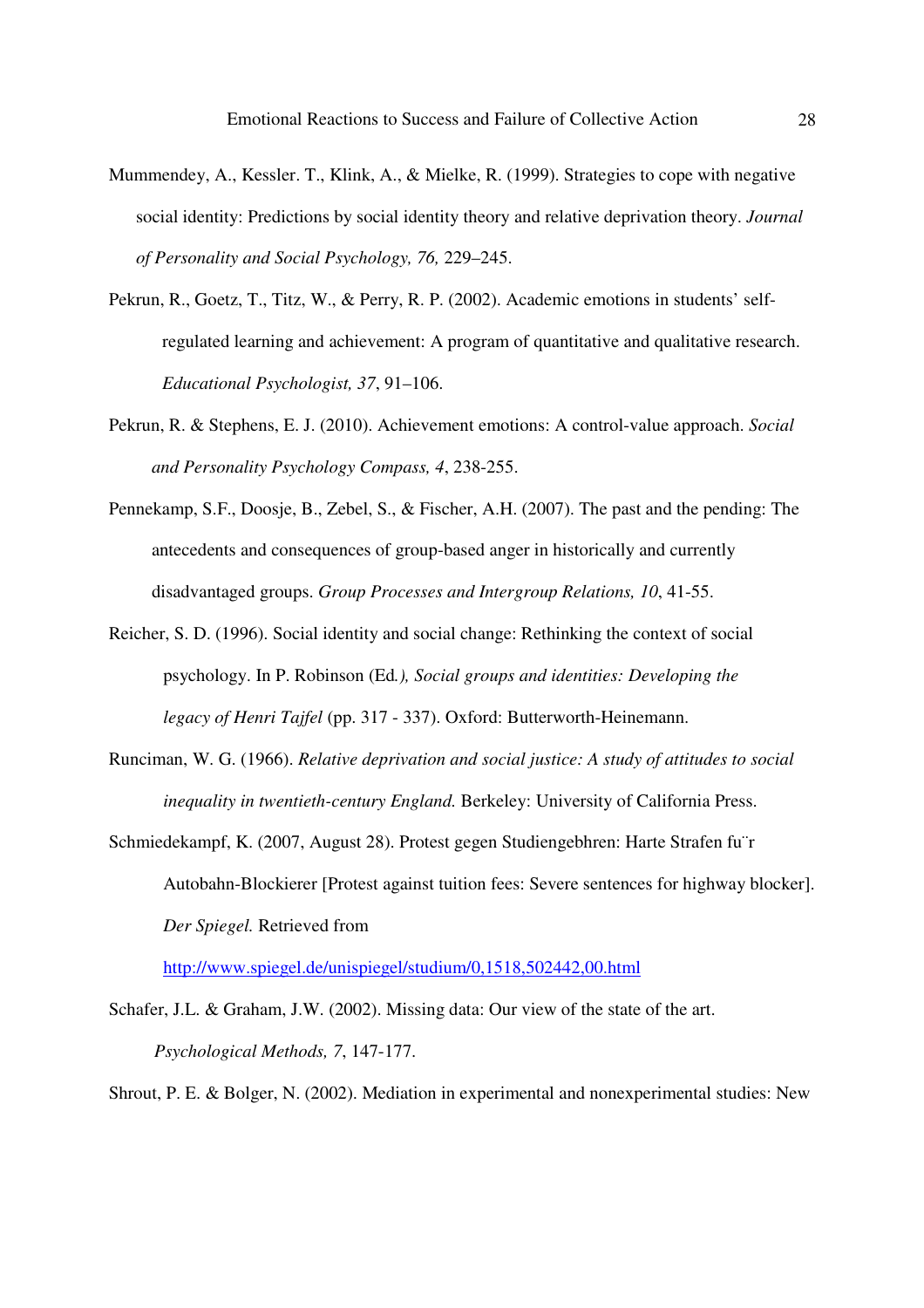procedures and recommendations. *Psychological Methods*, *7*, 422-445.

- Simon, B. & Klandermans B. (2001). Politicized collective identity: A social psychological analysis. *American Psychologist, 56*, 319-331.
- Smith, E. R. (1993). Social identity and social emotions: Toward new conceptualizations of prejudice. In D. M. Mackie & D. L. Hamilton (Eds.), *Affect, cognition, and stereotyping: Interactive processes in group perception* (pp. 297–315). San Diego: Academic Press.
- Smith, E. R., Seger, C. R., & Mackie, D. M. (2007). Can emotions be truly group-level? Evidence regarding four conceptual criteria. *Journal of Personality and Social Psychology, 93*, 431–446.
- Spears, R., Scheepers, D. & van Zomeren, M. (2011). Nothing to lose: A provocative strategy in groups with stable low status. *Manuscript under review.*
- Steiger, J.H., Shapiro, A. & Browne, M.W. (1985). On the multivariate asymptotic distribution of sequential Chi-square statistics. *Psychometrika*, *50*, 253-263.
- Studis Online (2008). Historischer Moment**:** Studiengebühren in Hessen abgeschafft. [Historical moment: Tuition fees in Hessen abolished.] Available at: http://www.studisonline.de/HoPo/art-774-hessen-studiengebuehren-weg.php
- Stürmer, S. & Simon, B. (2004a). The role of collective identification in social movement participation: A panel study in the context of the German gay movement. *Personality and Social Psychology Bulletin, 30*, 263-277
- Stürmer, S. & Simon, B. (2004b). Collective action: Towards a dual-pathway model. In W. Stroebe & M. Hewstone (Eds.), *European Review of Social Psychology* (Vol. 15, pp. 59-99). Chichester, England: Wiley.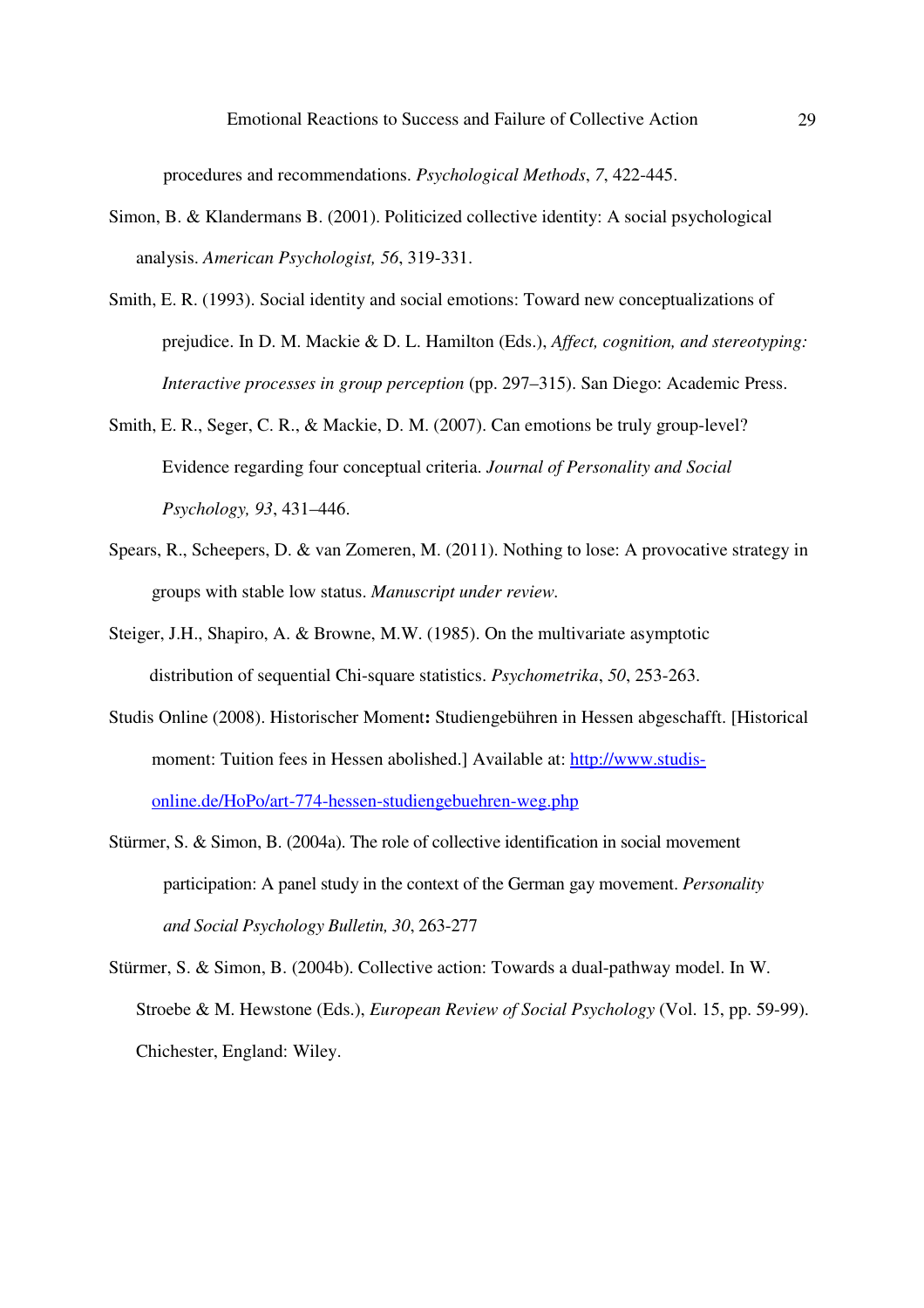- Tabachnick, B. G. & Fidell, L. S. (2007). *Using multivariate statistics* (5th ed.). Boston: Allyn and Bacon.
- Tajfel, H. & Turner, J. C. (1979). An integrative theory of intergroup conflict. In W. G. Austin, & S. Worchel (Eds.), *The social psychology of intergroup relations.* (pp. 33-48). Monterey, CA: Brooks/Cole.
- Tausch, N., Becker, J., Spears, R., Christ, O., Saab, R., Singh, P., & Siddiqui, R.N. (2011). Explaining radical group behaviour: Developing emotion and efficacy routes to normative and non-normative collective action. *Journal of Personality and Social Psychology, 101*, 129-148.
- Thomas, E. F., McGarty, C., & Mavor, K. I. (2009a ). Aligning identities, emotions and beliefs to create commitment to sustainable social and political action. *Personality and Social Psychology Review, 13*, 194-218.
- Thomas, E. F., McGarty, C., & Mavor, I. (2009b). Transforming "apathy into movement": The role of prosocial emotions in motivating action for social change. *Personality and Social Psychology Review*, *13*, 310-333.
- Van Stekelenburg, J., Klandermans, B., & Van Dijk, W. W. (2011). Combining motivations and emotion: The motivational dynamics of collective action participation. *Revista de Psicologìa Social*, *26*, 91-104.
- Van Zomeren, M., Leach, C.W., & Spears, R. (in press). Protesters as "Passionate economists": A dynamic dual pathway model of approach coping with collective disadvantage*. Personality and Social Psychology Review.*
- Van Zomeren, M., Postmes, T., & Spears, R. (2008). Toward an integrative social identity model of collective action: A quantitative research synthesis of three socio-psychological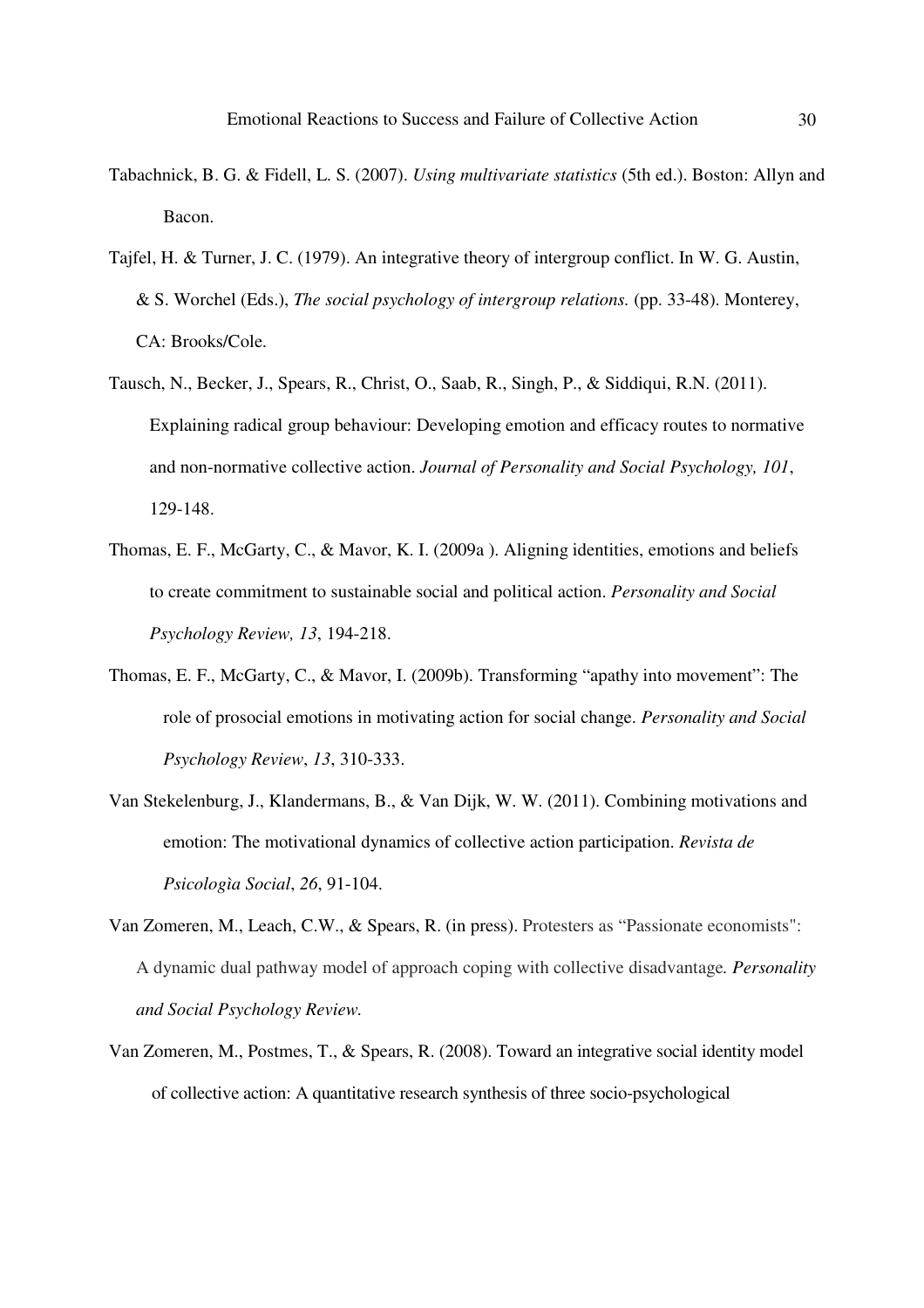perspectives*. Psychological Bulletin, 134*, 504 – 535.

- Van Zomeren, M., Spears, R., Fischer, A. H., & Leach, C. W. (2004). Put your money where your mouth is!: Explaining collective action tendencies through group-based anger and group efficacy. *Journal of Personality and Social Psychology, 87,* 649–664.
- Walker, I. & Smith, H. J. (Eds.) (2002). *Relative deprivation: Specification, development, and integration.* Cambridge, England: Cambridge University Press.
- Webb, T. L. & Sheeran, P. (2006). Does changing behavioural intentions engender behavior change? A meta-analysis of the experimental evidence. *Psychological Bulletin,* 132, 249- 268.
- Weiner, B. (1985). An attributional theory of achievement motivation and emotion. *Psychological Review, 92*, 548–573.
- Williams, L. & DeSteno, D. (2008). Pride and perseverance: The motivational role of pride. *Journal of Personality and Social Psychology, 94*, 1007-1017.
- Wright, S. C. (2009). The next generation of collective action research. *Journal of Social Issues, 65*, 859-879.
- Wright, S. C. (2010). Collective action and social change. In J.F. Dovidio, M. Hewstone, P. Glick, & V.M. Esses (Eds.), *Handbook of prejudice, stereotyping, and discrimination* (pp. 577-595). Newburg Park, CA: Sage.
- Wright, S. C., Taylor, D. M., & Moghaddam, F. M. (1990). Responding to membership in a disadvantaged group: From acceptance to collective protest. *Journal of Personality and Social Psychology, 58*, 994-1003.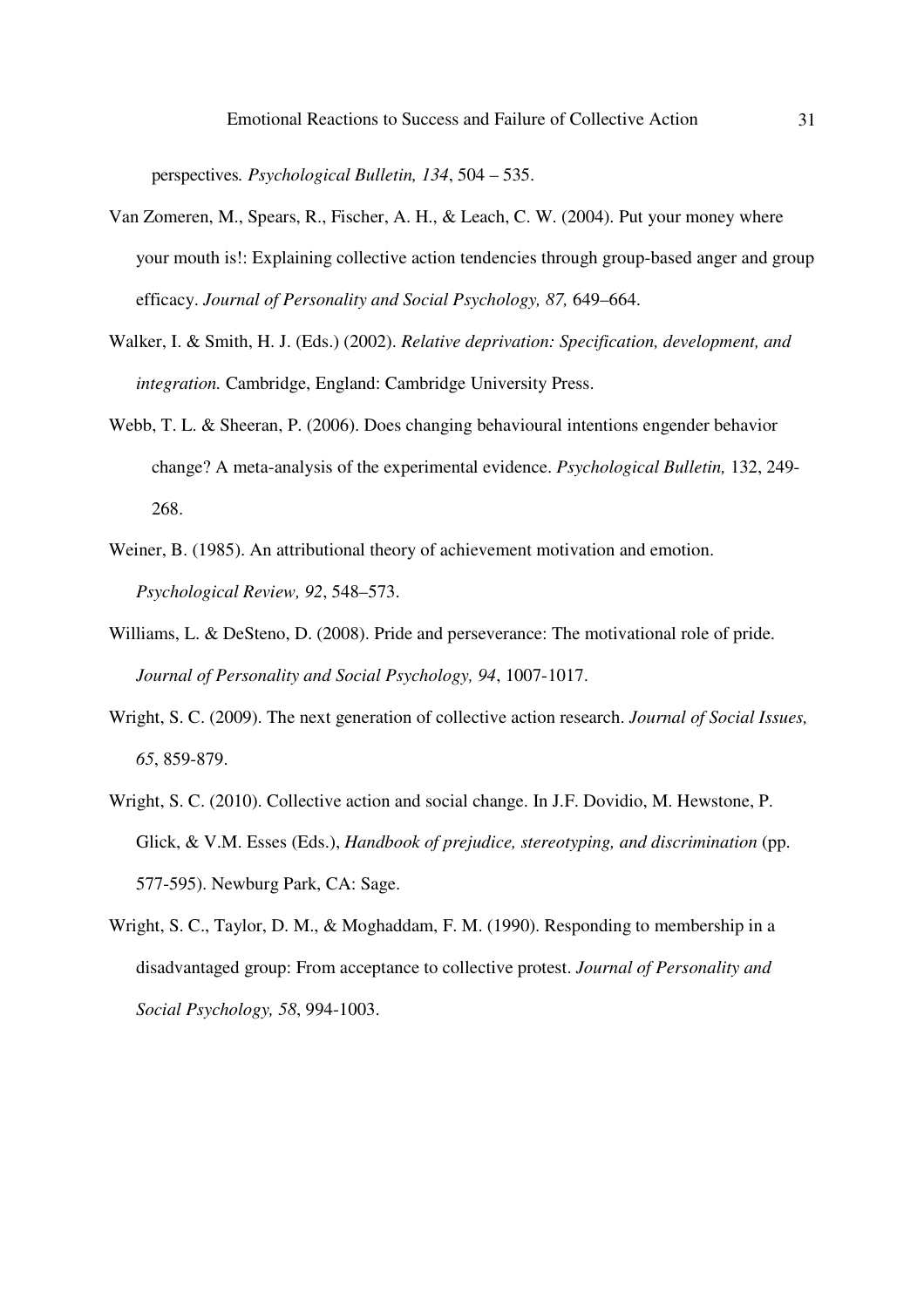#### Footnotes

- (1) Note that these items refer to students more generally rather than the protest movement. They were however embedded in a number of other scales referring to the movement and concern students engaged in protest and were therefore probably understood as assessing efficacy of the protest movement.
- (2) We also measured past participation in collective action against tuition fees and anger about the introduction of the fees at T1. There were no significant differences between our panel sample and those who participated only at T1 in terms of past participation ( $p =$ .194) or anger ( $p = .248$ ).
- (3) As we had also included a measure of own participation in collective actions against tuition fees at T1 we were able to examine the role of past participation as a predictor in our model. Past participation was positively correlated with collective action tendencies both at T1 ( $r = .58$ ,  $p < .001$ ) and T2 ( $r = .44$ ,  $p < .001$ ). A model where this variable was added as a correlate of T1 variables and as a predictor of anger, pride, and action tendencies at T2 fit the data well ( $\gamma$ 2(10) = 14.57, *p* = .148,  $\gamma$ 2/df = 1.46, CFI = .99, RMSEA = .069, *p*-close = .303, SRMR = .05, AIC = 66.57). The proposed relations between all variables in our model remained significant when controlling for own participation. Moreover, past participation significantly predicted anger ( $\beta$  = .19*, p* = .042) and was a marginally significant predictor of pride ( $\beta$  = .19*, p* = .072). It did not directly predict action tendencies at T2 ( $\beta$  = .01, p = .899), suggesting an indirect effect via achievement emotions (point estimate = .074,  $[.023; .154]$ ,  $p = .015$ ).
- (4) Our theoretical model did not include baseline emotions because the variables of theoretical interest were emotions in relation to a specific event (the non-/attainment of a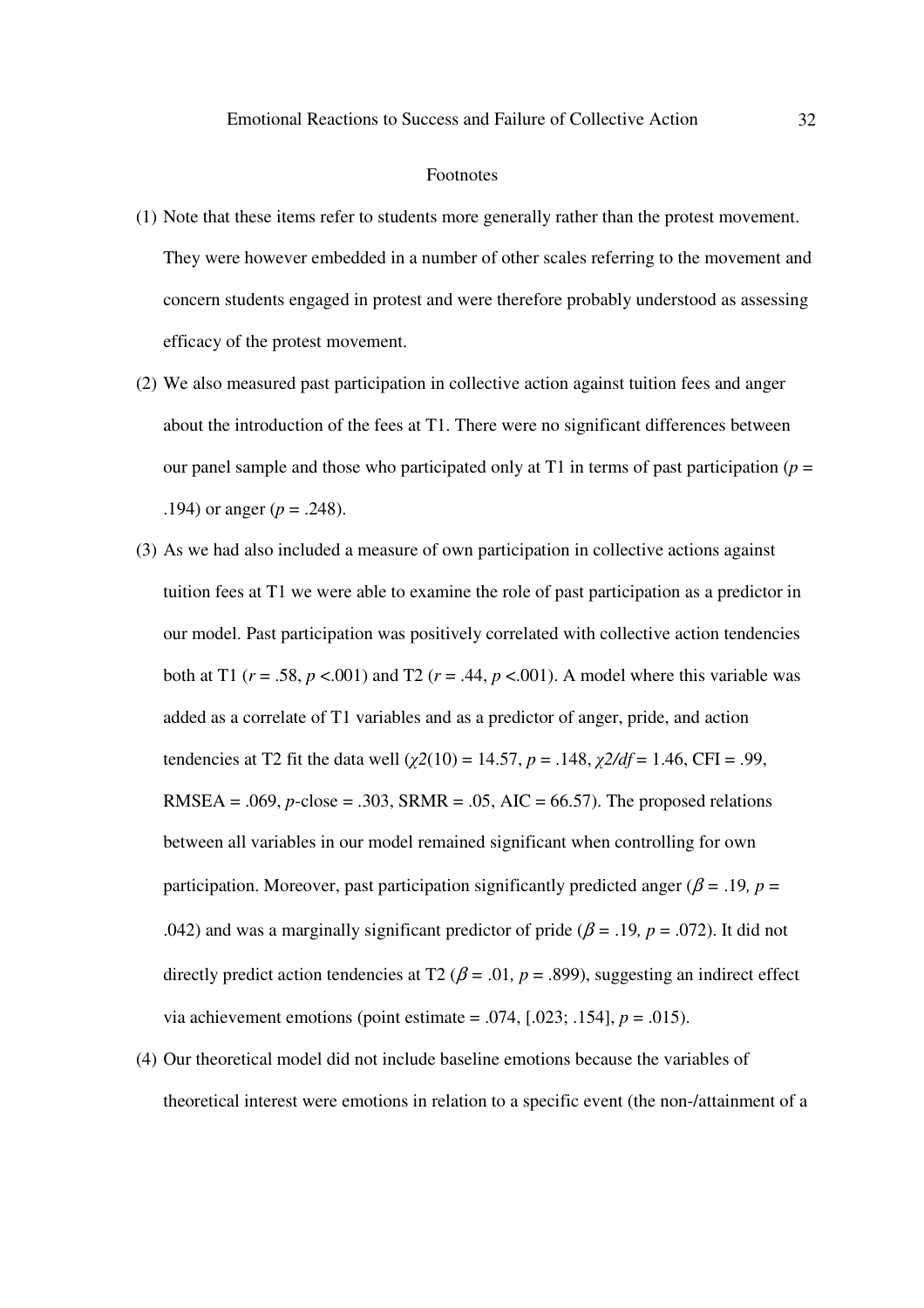goal) which occurred after the baseline data collection. Nonetheless, we had included a more general measure of anger about the introduction of tuition fees at T1, which allowed us to explore the role of baseline anger in our model. Anger about the introduction of tuition fees emerged as a significant predictor of both achievement emotions and was thereby indirectly (but not directly) related to action intentions at T2. Moreover, the proposed relations between variables in our model remained the same when anger was included, with the exception of the paths from identification to achievement emotions, which were reduced ( $\beta$  = .18*, p* = .058*,* for anger;  $\beta$  = .17*, p* = .100*,* for pride) and became non-significant. This suggests that anger about the general issue may be a more proximal, and identification a more distal, predictor of achievement emotions. Specific results of these additional analyses can be requested from the corresponding author.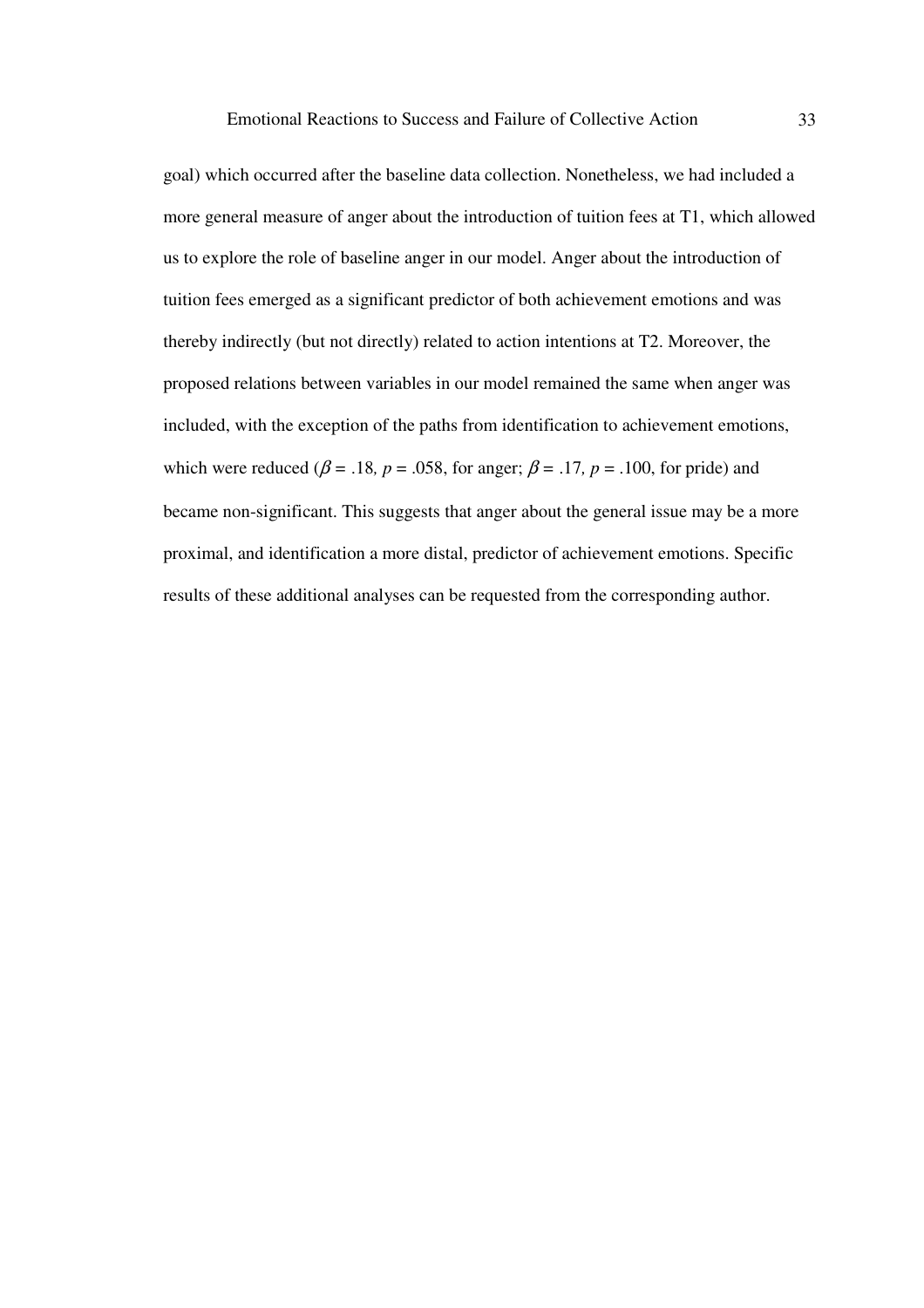Table 1

| Means, standard deviations, and zero-order correlations among key variables |  |  |  |
|-----------------------------------------------------------------------------|--|--|--|
|                                                                             |  |  |  |

|                                      | M    | $\boldsymbol{SD}$ | $\mathbf{1}$ | 2        | 3        | $\overline{4}$           | 5                        | 6        | $\tau$   |
|--------------------------------------|------|-------------------|--------------|----------|----------|--------------------------|--------------------------|----------|----------|
| 1. Protest movement identification   | 3.75 | 1.70              |              | $.45***$ | $.72***$ | $.45***$                 | $.55***$                 | $.50***$ | $.54***$ |
| 2. Group efficacy (T1)               | 4.40 | 1.39              |              | Ξ.       | $.44**$  | $.32**$                  | $.48***$                 | $.51***$ | $.44***$ |
| 3. Action tendencies (T1)            | 4.38 | 1.70              |              |          |          | $.40***$                 | $.43***$                 | .49***   | $.64**$  |
| 4. Pride (about abolishment)         | 3.82 | 2.01              |              |          |          | $\overline{\phantom{a}}$ | $.55***$                 | $.43***$ | $.47***$ |
| 5. Anger (about complaint rejection) | 4.50 | 1.85              |              |          |          |                          | $\overline{\phantom{a}}$ | $.40***$ | $.57***$ |
| 6. Group efficacy (T2)               | 4.49 | 1.42              |              |          |          |                          |                          |          | $.57***$ |
| 7. Action tendencies (T2)            | 3.78 | 1.78              |              |          |          |                          |                          |          |          |

*Note. N* = 98; \*\*\* *p* < .001; \*\* *p* < .01, \* *p* < .05.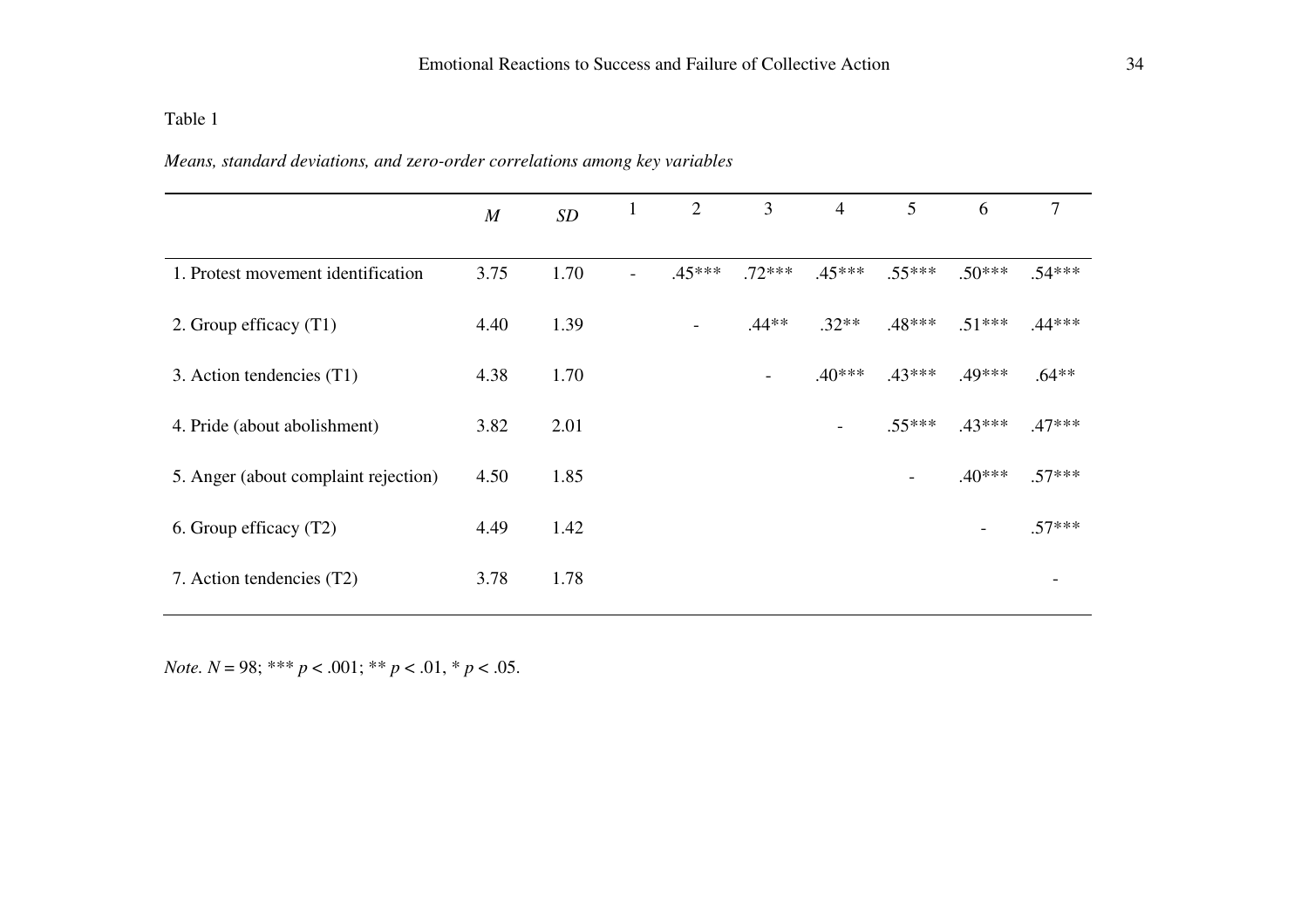# Figure Captions

*Figure 1*. The proposed structural model.

*Figure 2.* Structural model tested with Amos ( $N = 98$ ). *;*  $\chi$ 2(9) = 14.09, *p* = .119,  $\chi$ 2/df = 1.57,

CFI = .98, RMSEA = .076 (*p*-close=.252), SRMR = .07. Path coefficients are

standardized estimates, \*\*\*  $p < .001$ ; \*\*  $p < .01$ .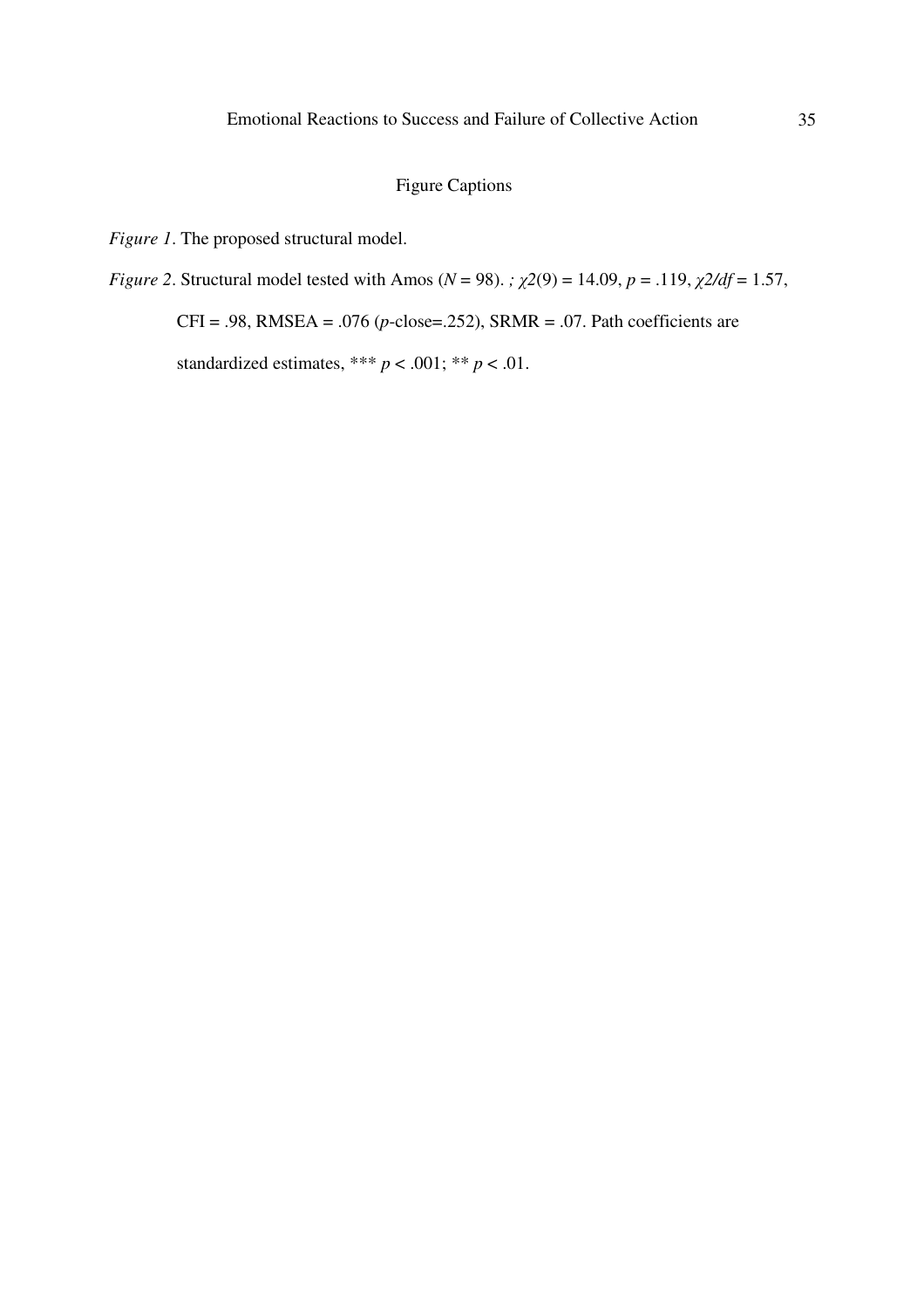